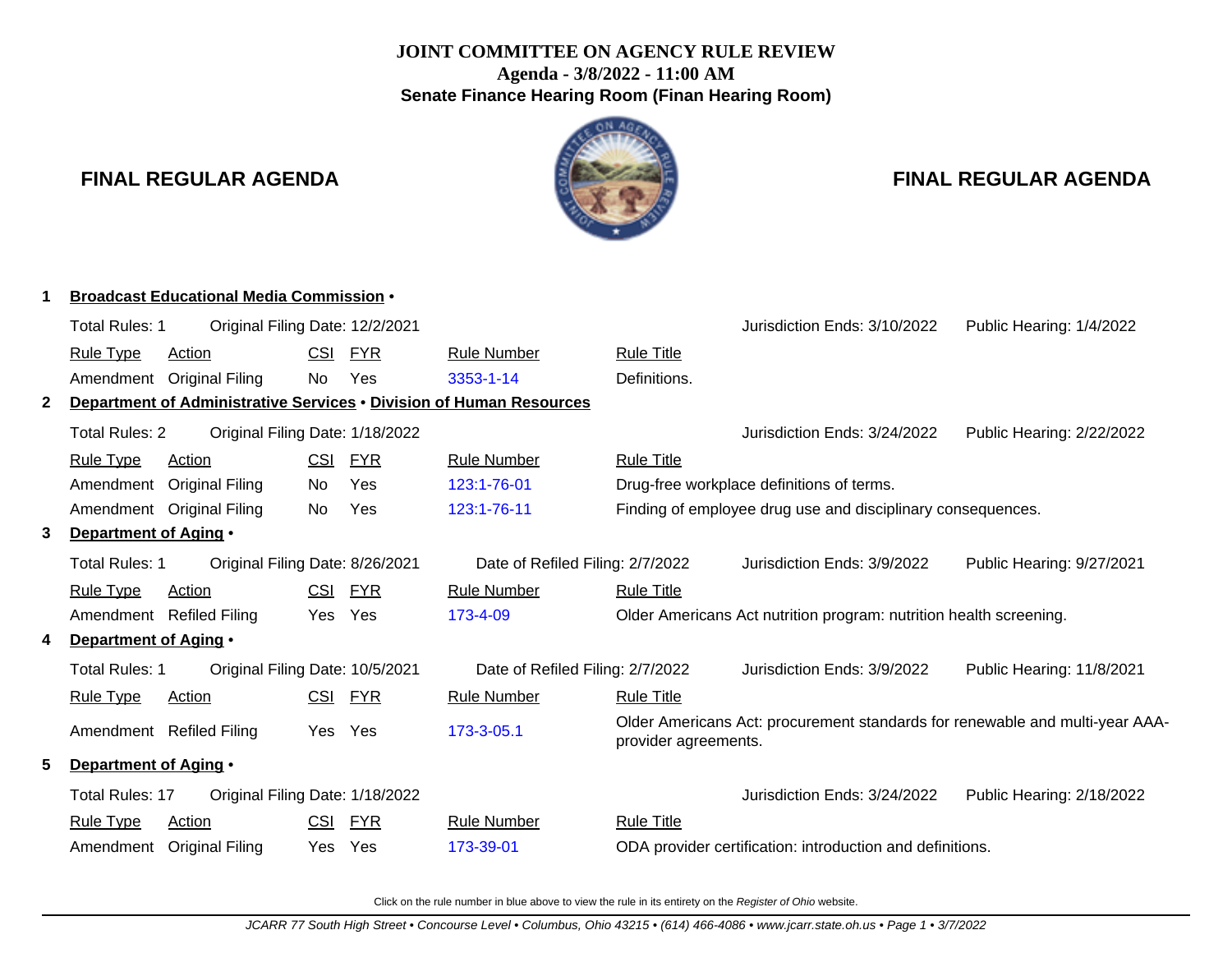### **JOINT COMMITTEE ON AGENCY RULE REVIEW**

**3/8/2022 - 11:00 AM**

### **FINAL REGULAR AGENDA**

# **Senate Finance Hearing Room (Finan Hearing Room)**

|   |                       | Amendment Original Filing                                  | Yes        | Yes        | 173-39-02          | ODA provider certification: requirements for providers to become, and to remain,<br>certified.                         |
|---|-----------------------|------------------------------------------------------------|------------|------------|--------------------|------------------------------------------------------------------------------------------------------------------------|
|   |                       | Amendment Original Filing                                  | Yes        | Yes        | 173-39-02.1        | ODA provider certification: adult day service.                                                                         |
|   | Amendment             | <b>Original Filing</b>                                     | Yes        | Yes        | 173-39-02.10       | ODA provider certification: nutritional consultations.                                                                 |
|   |                       | Amendment Original Filing                                  | Yes        | Yes        | 173-39-02.11       | ODA provider certification: personal care.                                                                             |
|   | Amendment             | <b>Original Filing</b>                                     | <b>Yes</b> | Yes        | 173-39-02.12       | ODA provider certification: social work counseling service.                                                            |
|   | Amendment             | <b>Original Filing</b>                                     | <b>Yes</b> | Yes        | 173-39-02.13       | ODA provider certification: non-emergency medical transportation.                                                      |
|   |                       | Amendment Original Filing                                  | Yes        | Yes        | 173-39-02.20       | ODA provider certification: enhanced community living.                                                                 |
|   |                       | Amendment Original Filing                                  | Yes        | Yes        | 173-39-02.4        | ODA provider certification: choices home care attendant service (CHCAS).                                               |
|   |                       | Amendment Original Filing                                  | Yes        | Yes        | 173-39-02.7        | ODA provider certification: home medical equipment and supplies.                                                       |
|   |                       | Amendment Original Filing                                  | Yes        | Yes        | 173-39-02.8        | ODA provider certification: homemaker.                                                                                 |
|   |                       | Amendment Original Filing                                  | Yes        | Yes        | 173-39-03          | ODA provider certification: applying for certification.                                                                |
|   |                       | Amendment Original Filing                                  | Yes        | Yes        | 173-39-03.1        | ODA provider certification: federal heightened scrutiny of provider settings with<br>institutional characteristics.    |
|   |                       | Amendment Original Filing                                  | Yes.       | Yes        | 173-39-03.2        | ODA provider certification: changes of ownership interest or organizational<br>structure.                              |
|   |                       | Amendment Original Filing                                  | Yes        | Yes        | 173-39-03.3        | ODA provider certification: applying to be certified to provide additional services.                                   |
|   |                       | Amendment Original Filing                                  | Yes        | Yes        | 173-39-03.4        | ODA provider certification: applying to be certified in additional regions or to certify<br>additional business sites. |
|   |                       | Amendment Original Filing                                  | Yes        | Yes        | 173-39-04          | ODA provider certification: structural compliance reviews.                                                             |
| 6 |                       | Department of Commerce .                                   |            |            |                    |                                                                                                                        |
|   | <b>Total Rules: 1</b> | Original Filing Date: 1/4/2022                             |            |            |                    | Jurisdiction Ends: 3/10/2022<br>Public Hearing: 2/9/2022                                                               |
|   | <b>Rule Type</b>      | Action                                                     | <b>CSI</b> | <b>FYR</b> | <b>Rule Number</b> | <b>Rule Title</b>                                                                                                      |
|   |                       | Amendment Original Filing                                  | Yes        | Yes        | 1301-1-02          | Financial literacy education fund.                                                                                     |
| 7 |                       | Department of Commerce . Division of Industrial Compliance |            |            |                    |                                                                                                                        |
|   | Total Rules: 1        | Original Filing Date: 12/17/2021                           |            |            |                    | Jurisdiction Ends: 3/10/2022<br>Public Hearing: 1/20/2022                                                              |
|   | <b>Rule Type</b>      | Action                                                     | <b>CSI</b> | <b>FYR</b> | <b>Rule Number</b> | <b>Rule Title</b>                                                                                                      |
|   | New Rule              | <b>Original Filing</b>                                     | Yes        | No         | 1301:3-2-10        | Temporary plumbing inspector certificates for members of the military and their<br>spouses.                            |
| 8 |                       | Department of Commerce . Division of Real Estate           |            |            |                    |                                                                                                                        |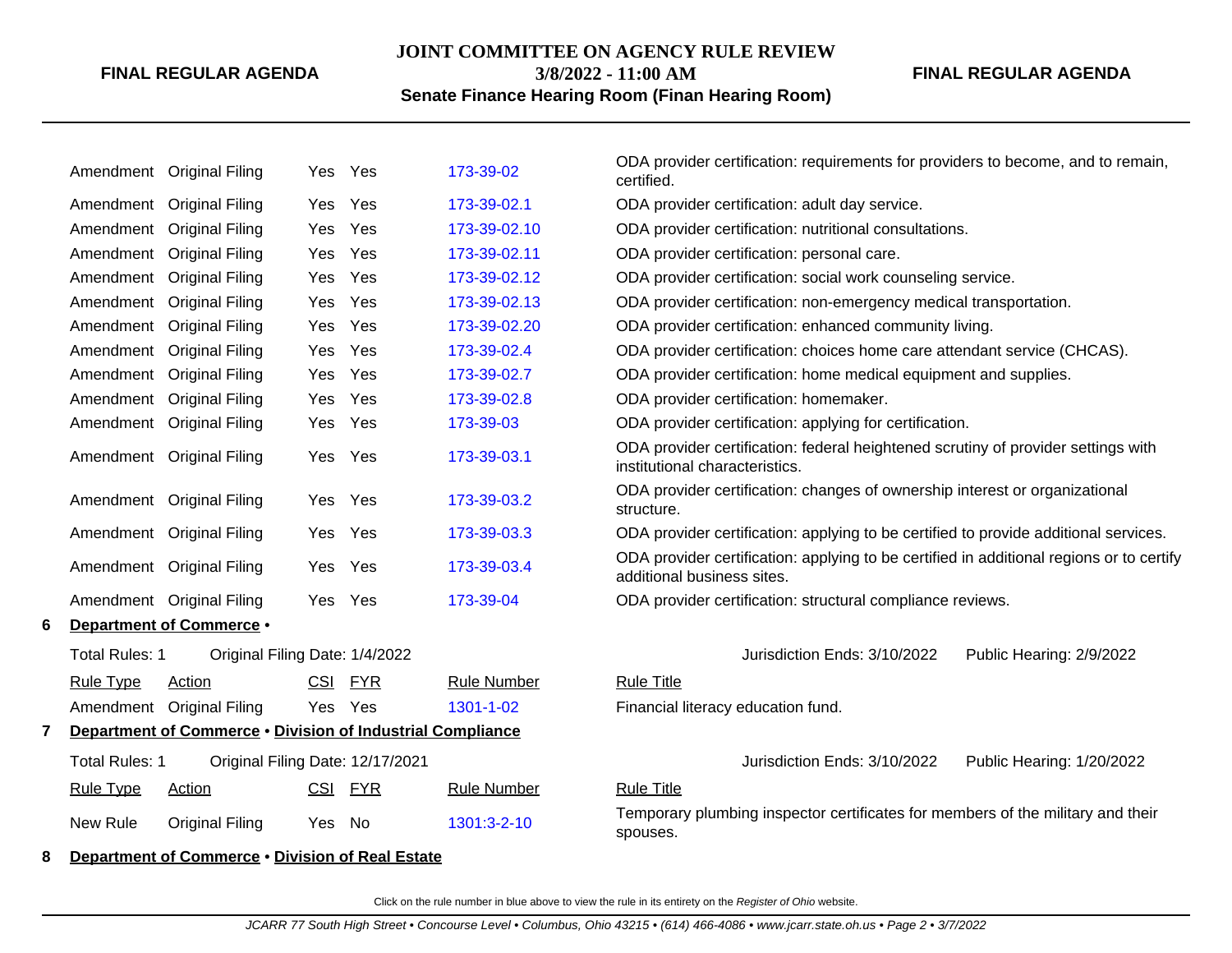**JOINT COMMITTEE ON AGENCY RULE REVIEW**

**3/8/2022 - 11:00 AM**

**Senate Finance Hearing Room (Finan Hearing Room)**

**FINAL REGULAR AGENDA**

|   | <b>Total Rules: 1</b> |                           |            | Original Filing Date: 1/18/2022  |                                                                        | Jurisdiction Ends: 3/24/2022                                  | Public Hearing: 2/24/2022 |
|---|-----------------------|---------------------------|------------|----------------------------------|------------------------------------------------------------------------|---------------------------------------------------------------|---------------------------|
|   | <b>Rule Type</b>      | <b>Action</b>             | <b>CSI</b> | <b>FYR</b>                       | <b>Rule Number</b>                                                     | <b>Rule Title</b>                                             |                           |
|   |                       | Amendment Original Filing | No         | No                               | 1301:5-6-10                                                            | Residential property disclosure form.                         |                           |
| 9 |                       |                           |            |                                  | Department of Commerce . Ohio Construction Industry Licensing Board    |                                                               |                           |
|   | Total Rules: 8        |                           |            | Original Filing Date: 12/17/2021 |                                                                        | Jurisdiction Ends: 3/10/2022                                  | Public Hearing: 1/20/2022 |
|   | <b>Rule Type</b>      | Action                    | <u>CSI</u> | <b>FYR</b>                       | <b>Rule Number</b>                                                     | <b>Rule Title</b>                                             |                           |
|   | Amendment             | <b>Original Filing</b>    | Yes        | Yes                              | 4101:16-1-01                                                           | Definitions.                                                  |                           |
|   |                       | Amendment Original Filing | Yes        | Yes                              | 4101:16-1-02                                                           | Notice of administrative rules hearing.                       |                           |
|   |                       | Amendment Original Filing | Yes        | Yes                              | 4101:16-1-03                                                           | Public meetings.                                              |                           |
|   |                       | Amendment Original Filing | Yes        | Yes                              | 4101:16-1-04                                                           | Administrative section.                                       |                           |
|   |                       | Amendment Original Filing | Yes        | Yes                              | 4101:16-1-05                                                           | Investigations.                                               |                           |
|   |                       | Amendment Original Filing | Yes        | Yes                              | 4101:16-1-06                                                           | Disciplinary action against a licensee.                       |                           |
|   |                       | Amendment Original Filing | Yes        | Yes                              | 4101:16-1-07                                                           | Adjudication hearings.                                        |                           |
|   |                       | Amendment Original Filing | Yes        | Yes                              | 4101:16-1-08                                                           | Compliant contractor program.                                 |                           |
|   |                       |                           |            |                                  | 10 Department of Commerce . Ohio Construction Industry Licensing Board |                                                               |                           |
|   | Total Rules: 14       |                           |            | Original Filing Date: 12/17/2021 |                                                                        | Jurisdiction Ends: 3/10/2022                                  | Public Hearing: 1/20/2022 |
|   | <b>Rule Type</b>      | Action                    | <b>CSI</b> | <b>FYR</b>                       | <b>Rule Number</b>                                                     | <b>Rule Title</b>                                             |                           |
|   |                       | Amendment Original Filing | Yes        | Yes                              | 4101:16-2-01                                                           | Qualifications to take licensing examination.                 |                           |
|   |                       | Amendment Original Filing | Yes        | Yes                              | 4101:16-2-02                                                           | Application procedures for licensing examination and results. |                           |
|   |                       | Amendment Original Filing | Yes        | Yes                              | 4101:16-2-03                                                           | Examinations.                                                 |                           |
|   |                       | Amendment Original Filing | Yes        | Yes                              | 4101:16-2-04                                                           | Issuance of licenses to successful applicants.                |                           |
|   |                       | Amendment Original Filing | Yes        | Yes                              | 4101:16-2-05                                                           | Display of license.                                           |                           |
|   |                       | Amendment Original Filing | Yes        | Yes                              | 4101:16-2-06                                                           | Notice of renewal date and application for renewal.           |                           |
|   |                       | Amendment Original Filing | Yes        | Yes                              | 4101:16-2-07                                                           | Renewal of license.                                           |                           |
|   |                       | Amendment Original Filing | Yes        | Yes                              | 4101:16-2-08                                                           | Continuing education - hours of instruction requirements.     |                           |
|   |                       | Amendment Original Filing | Yes        | Yes                              | 4101:16-2-09                                                           | Fees and insurance.                                           |                           |
|   | Amendment             | <b>Original Filing</b>    | Yes        | Yes                              | 4101:16-2-10                                                           | Reciprocity.                                                  |                           |
|   |                       | Amendment Original Filing | Yes        | Yes                              | 4101:16-2-11                                                           | Conditional licenses.                                         |                           |
|   |                       | Amendment Original Filing | Yes Yes    |                                  | 4101:16-2-12                                                           | Inactive status.                                              |                           |
|   |                       |                           |            |                                  |                                                                        |                                                               |                           |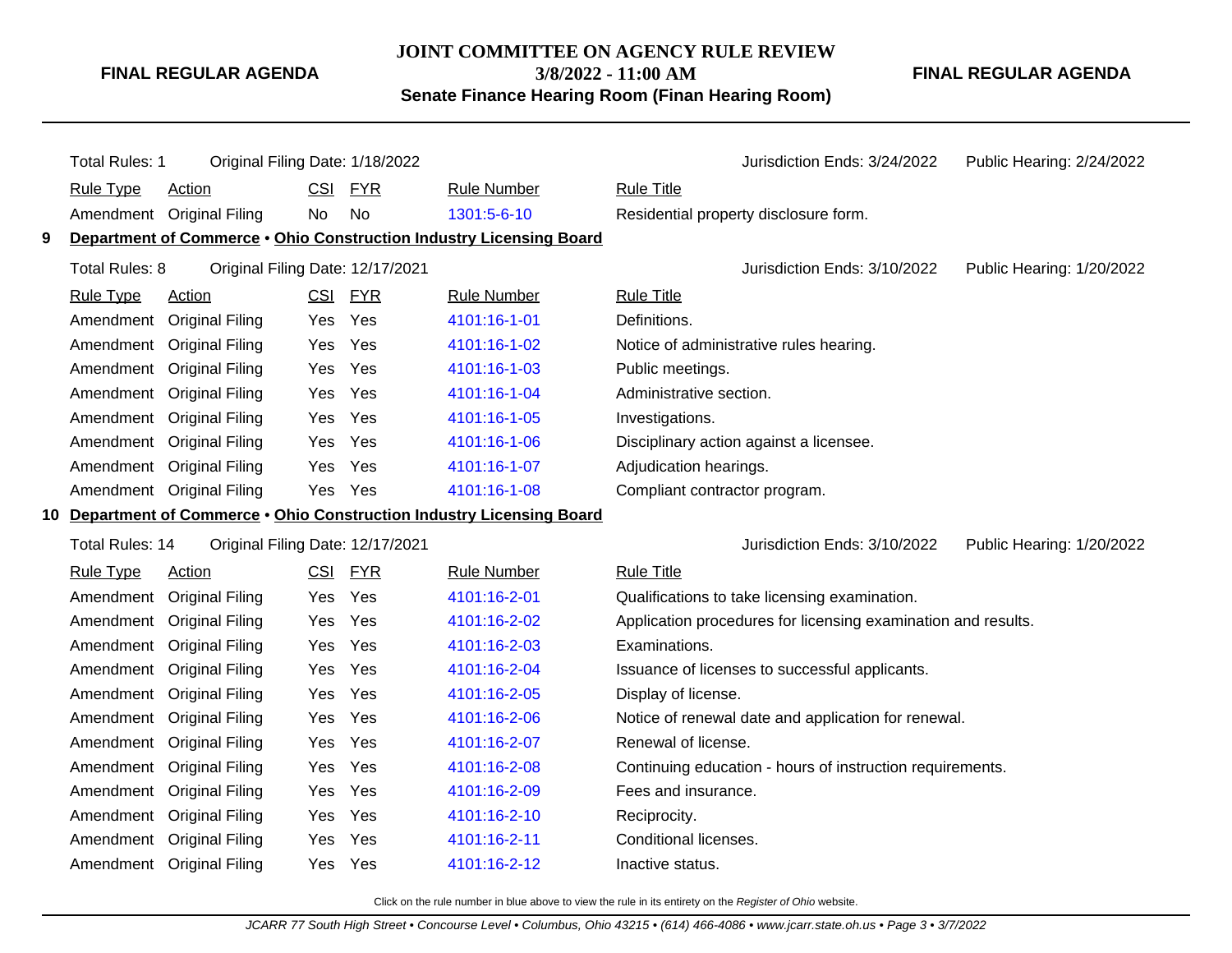**FINAL REGULAR AGENDA**

**3/8/2022 - 11:00 AM**

**Senate Finance Hearing Room (Finan Hearing Room)**

|                        | Amendment Original Filing                                     | Yes Yes    |            | 4101:16-2-13                                                                                             |                                | Military provisions related to licensure.                         |                           |
|------------------------|---------------------------------------------------------------|------------|------------|----------------------------------------------------------------------------------------------------------|--------------------------------|-------------------------------------------------------------------|---------------------------|
| New Rule               | <b>Original Filing</b>                                        | Yes        | No         | 4101:16-2-14                                                                                             |                                | Temporary licenses for members of the military and their spouses. |                           |
|                        |                                                               |            |            | 11 Department of Commerce . Ohio Construction Industry Licensing Board                                   |                                |                                                                   |                           |
| <b>Total Rules: 3</b>  | Original Filing Date: 12/17/2021                              |            |            |                                                                                                          |                                | Jurisdiction Ends: 3/10/2022                                      | Public Hearing: 1/20/2022 |
| <b>Rule Type</b>       | <b>Action</b>                                                 | <u>CSI</u> | <u>FYR</u> | <b>Rule Number</b>                                                                                       | <b>Rule Title</b>              |                                                                   |                           |
| Amendment              | <b>Original Filing</b>                                        | Yes        | Yes        | 4101:16-3-01                                                                                             | Approval of training agencies. |                                                                   |                           |
| Amendment              | <b>Original Filing</b>                                        | Yes        | Yes        | 4101:16-3-02                                                                                             |                                | Continuing education requirements - reporting.                    |                           |
|                        | Amendment Original Filing                                     | Yes Yes    |            | 4101:16-3-03                                                                                             |                                | Continuing education - course approval.                           |                           |
|                        | 12 Department of Development • Brownfield Remediation Program |            |            |                                                                                                          |                                |                                                                   |                           |
| Total Rules: 6         | Original Filing Date: 1/20/2022                               |            |            | Date of Revised Filing: 2/23/2022                                                                        |                                | Jurisdiction Ends: 3/26/2022                                      | Public Hearing: 2/24/2022 |
| <b>Rule Type</b>       | Action                                                        |            | CSI FYR    | <b>Rule Number</b>                                                                                       | <b>Rule Title</b>              |                                                                   |                           |
| New Rule               | <b>Revised Filing</b>                                         | Yes        | <b>No</b>  | 122:31-1-01                                                                                              | Definitions.                   |                                                                   |                           |
| New Rule               | <b>Revised Filing</b>                                         | Yes        | No         | 122:31-1-02                                                                                              | Eligible Properties.           |                                                                   |                           |
| New Rule               | <b>Revised Filing</b>                                         | Yes        | No         | 122:31-1-03                                                                                              | Eligible Applicant.            |                                                                   |                           |
| New Rule               | <b>Revised Filing</b>                                         | Yes        | <b>No</b>  | 122:31-1-04                                                                                              | Application.                   |                                                                   |                           |
| New Rule               | <b>Revised Filing</b>                                         | Yes        | <b>No</b>  | 122:31-1-05                                                                                              | Grant Agreement.               |                                                                   |                           |
| New Rule               | <b>Revised Filing</b>                                         | Yes        | No         | 122:31-1-06                                                                                              | Reporting.                     |                                                                   |                           |
|                        |                                                               |            |            | 13 Department of Development . Building Demolition and Site Revitalization Program                       |                                |                                                                   |                           |
| Total Rules: 6         | Original Filing Date: 1/20/2022                               |            |            | Date of Revised Filing: 2/23/2022                                                                        |                                | Jurisdiction Ends: 3/26/2022                                      | Public Hearing: 2/24/2022 |
| <b>Rule Type</b>       | Action                                                        | CSI        | <b>FYR</b> | <b>Rule Number</b>                                                                                       | <b>Rule Title</b>              |                                                                   |                           |
| New Rule               | <b>Revised Filing</b>                                         | Yes        | <b>No</b>  | 122:32-1-01                                                                                              | Definitions.                   |                                                                   |                           |
| New Rule               | <b>Revised Filing</b>                                         | Yes        | <b>No</b>  | 122:32-1-02                                                                                              | Eligible Properties.           |                                                                   |                           |
| New Rule               | <b>Revised Filing</b>                                         | Yes        | No         | 122:32-1-03                                                                                              | Eligible Applicant.            |                                                                   |                           |
| New Rule               | <b>Revised Filing</b>                                         | Yes        | <b>No</b>  | 122:32-1-04                                                                                              | Application.                   |                                                                   |                           |
| New Rule               | <b>Revised Filing</b>                                         | Yes        | No         | 122:32-1-05                                                                                              | Grant Agreement.               |                                                                   |                           |
| New Rule               | <b>Revised Filing</b>                                         | Yes        | No         | 122:32-1-06                                                                                              | Reporting.                     |                                                                   |                           |
|                        | 14 Department of Education .                                  |            |            |                                                                                                          |                                |                                                                   |                           |
| <b>Total Rules: 11</b> | Original Filing Date: 1/14/2022                               |            |            | Date of Revised Filing: 1/25/2022                                                                        |                                | Jurisdiction Ends: 3/20/2022                                      | Public Hearing: 2/15/2022 |
| <b>Rule Type</b>       | <b>Action</b>                                                 |            | CSI FYR    | <b>Rule Number</b>                                                                                       | <b>Rule Title</b>              |                                                                   |                           |
|                        |                                                               |            |            | Click on the rule number in blue above to view the rule in its entirety on the Register of Ohio website. |                                |                                                                   |                           |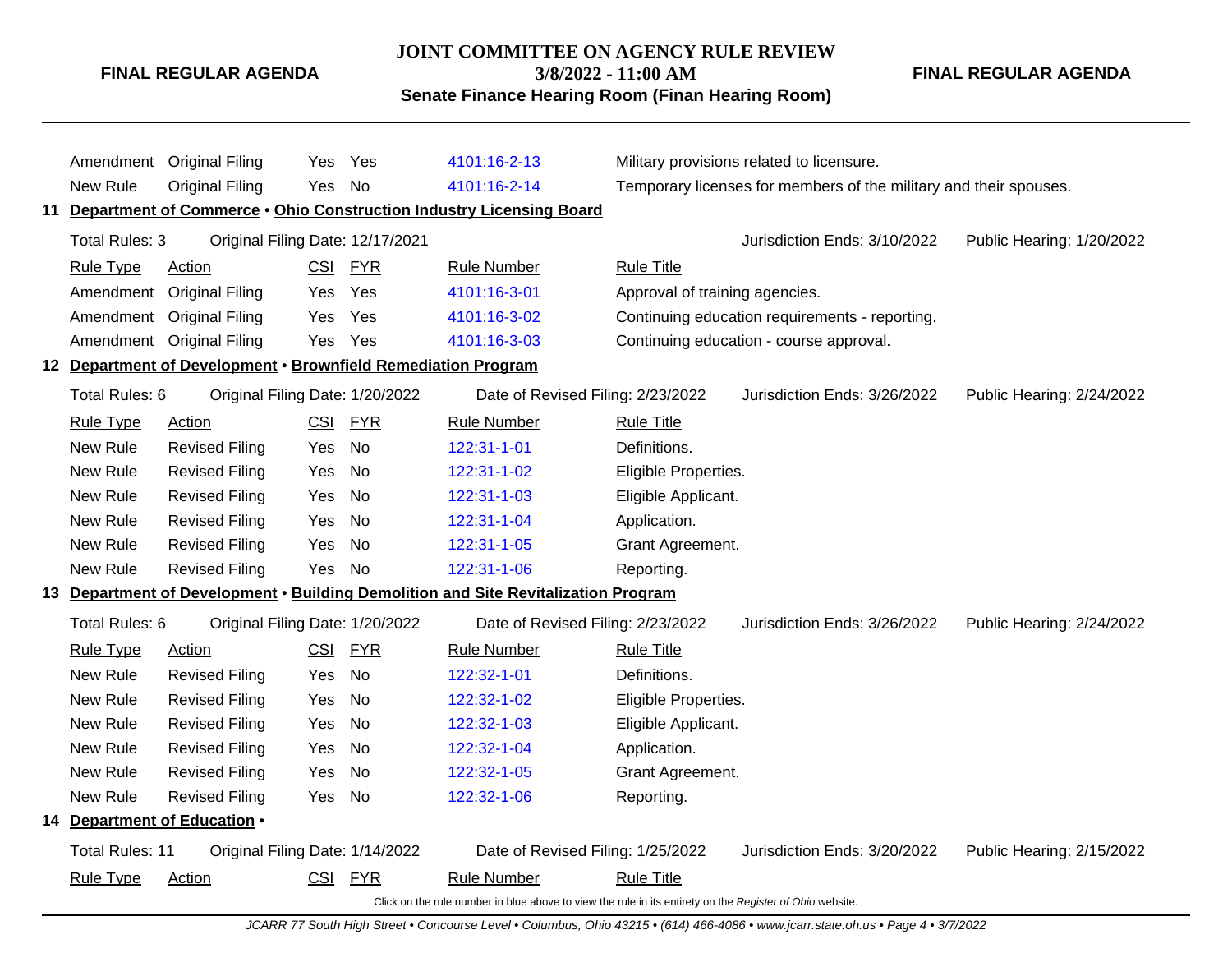### **JOINT COMMITTEE ON AGENCY RULE REVIEW**

**3/8/2022 - 11:00 AM**

**Senate Finance Hearing Room (Finan Hearing Room)**

**FINAL REGULAR AGENDA**

|                       | Amendment Revised Filing                                 | No         | Yes        | 3301-24-25                        |                         | Senior professional license renewal.                                           |                           |
|-----------------------|----------------------------------------------------------|------------|------------|-----------------------------------|-------------------------|--------------------------------------------------------------------------------|---------------------------|
|                       | Amendment Revised Filing                                 | No         | Yes        | 3301-24-26                        |                         | Lead professional educator license renewal.                                    |                           |
|                       | Amendment Revised Filing                                 | No         | Yes        | 3301-27-01                        |                         | Qualifications to direct, supervise, or coach a pupil-activity program.        |                           |
| New Rule              | <b>Revised Filing</b>                                    | No         | <b>No</b>  | 3301-83-25                        |                         | Transportation collaboration grant.                                            |                           |
|                       | Amendment Revised Filing                                 | No         | Yes        | 3301-91-01                        |                         | Eligibility for receiving state matching funds.                                |                           |
|                       | Amendment Revised Filing                                 | No         | Yes        | 3301-91-04                        | Calculation of payment. |                                                                                |                           |
| Rescission            | <b>Revised Filing</b>                                    | No         | Yes        | 3301-91-07                        |                         | Appeal for extension of time for compliance.                                   |                           |
| Rescission            | <b>Revised Filing</b>                                    | No         | Yes        | 3301-91-08                        |                         | Criteria for granting extension of time.                                       |                           |
|                       | Amendment Revised Filing                                 | No         | Yes        | 3301-91-09                        |                         | Guidance for approving food to be sold in schools.                             |                           |
| New Rule              | <b>Revised Filing</b>                                    | No         | No         | 3301-91-10                        |                         | Establishing summer food service programs at school sites and associated cost. |                           |
|                       | Amendment Revised Filing                                 | No         | Yes        | 3301-105-01                       |                         | Funding for educational service centers.                                       |                           |
| <b>Total Rules: 1</b> | Original Filing Date: 1/14/2022                          |            |            | Date of Revised Filing: 2/4/2022  |                         | Jurisdiction Ends: 3/20/2022                                                   | Public Hearing: 2/15/2022 |
| <b>Rule Type</b>      | <b>Action</b>                                            |            | CSI FYR    | <b>Rule Number</b>                | <b>Rule Title</b>       |                                                                                |                           |
|                       | Amendment Revised Filing                                 | <b>No</b>  | Yes        | 3301-30-01                        | correction schools.     | Ohio department of youth services and Ohio department of rehabilitation and    |                           |
| <b>Total Rules: 1</b> | Original Filing Date: 1/14/2022                          |            |            | Date of Revised Filing: 2/9/2022  |                         | Jurisdiction Ends: 3/20/2022                                                   | Public Hearing: 2/15/2022 |
| <b>Rule Type</b>      | Action                                                   | <b>CSI</b> | <b>FYR</b> | <b>Rule Number</b>                | <b>Rule Title</b>       |                                                                                |                           |
| New Rule              | <b>Revised Filing</b>                                    | No         | No         | 3301-91-07                        |                         | Appeal for extension of time for compliance.                                   |                           |
|                       | 15 Department of Health . Radiation Control              |            |            |                                   |                         |                                                                                |                           |
| Total Rules: 1        | Original Filing Date: 11/3/2021                          |            |            | Date of Revised Filing: 12/2/2021 |                         | Jurisdiction Ends: 3/10/2022                                                   | Public Hearing: 12/9/2021 |
| <b>Rule Type</b>      | Action                                                   | <b>CSI</b> | <u>FYR</u> | <b>Rule Number</b>                | <b>Rule Title</b>       |                                                                                |                           |
|                       | Amendment Revised Filing                                 | Yes        | Yes        | 3701:1-38-18                      |                         | Posting, labeling, and receipt of packages.                                    |                           |
|                       | 16 Department of Higher Education .                      |            |            |                                   |                         |                                                                                |                           |
| <b>Total Rules: 1</b> | Original Filing Date: 1/6/2022                           |            |            | Date of Revised Filing: 2/10/2022 |                         | Jurisdiction Ends: 3/12/2022                                                   | Public Hearing: 2/7/2022  |
| <b>Rule Type</b>      | <b>Action</b>                                            | <b>CSI</b> | FYR        | <b>Rule Number</b>                | <b>Rule Title</b>       |                                                                                |                           |
|                       | Amendment Revised Filing                                 | No         | No.        | 3333-1-10                         |                         | Ohio student residency for state subsidy and tuition surcharge purposes.       |                           |
|                       | 17 Department of Job and Family Services . Child Support |            |            |                                   |                         |                                                                                |                           |
| <b>Total Rules: 1</b> | Original Filing Date: 1/11/2022                          |            |            |                                   |                         | Jurisdiction Ends: 3/17/2022                                                   | Public Hearing: 2/17/2022 |
| <b>Rule Type</b>      | Action                                                   | <b>CSI</b> | <b>FYR</b> | <b>Rule Number</b>                | <b>Rule Title</b>       |                                                                                |                           |
|                       |                                                          |            |            |                                   |                         |                                                                                |                           |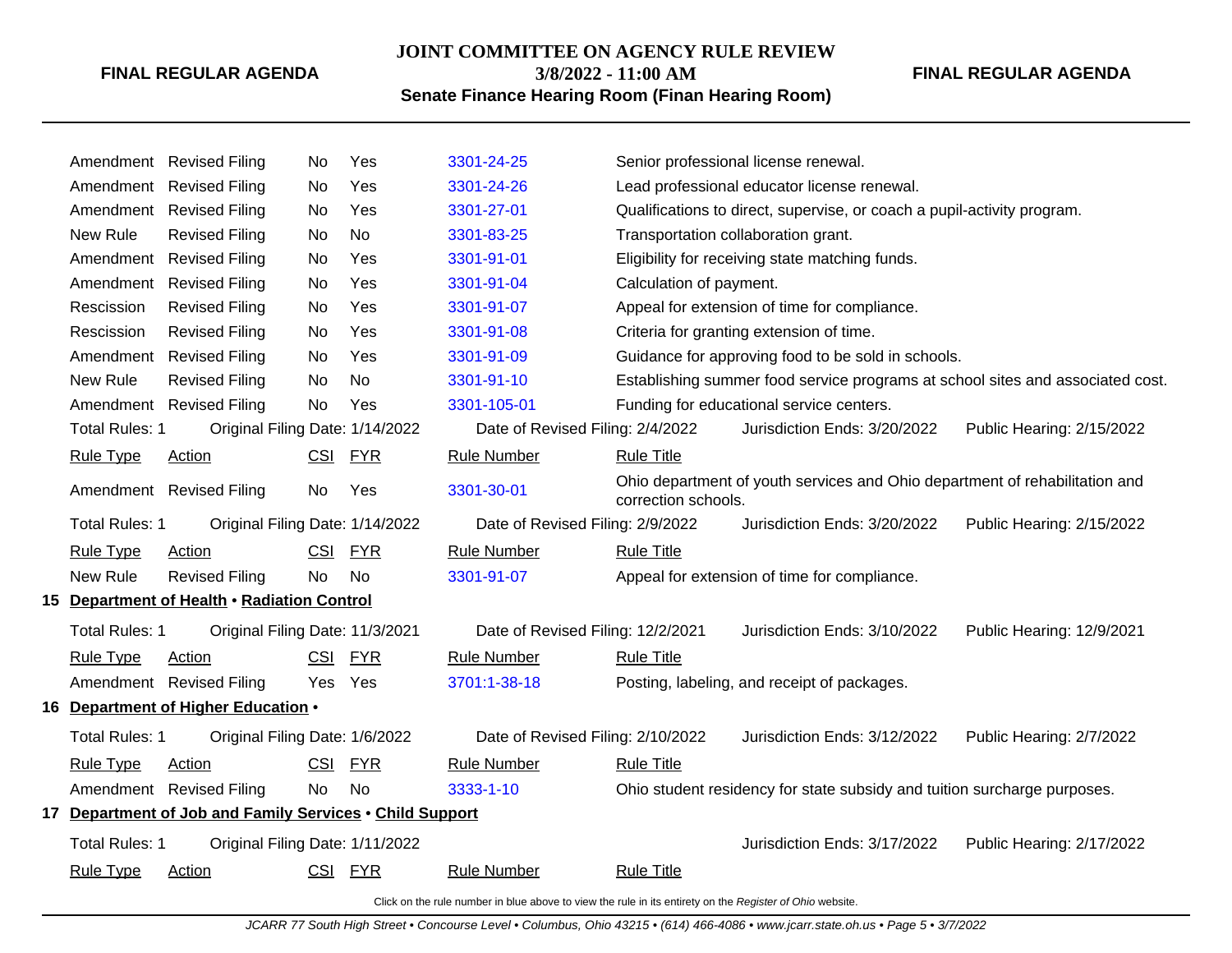**JOINT COMMITTEE ON AGENCY RULE REVIEW**

**FINAL REGULAR AGENDA**

**3/8/2022 - 11:00 AM Senate Finance Hearing Room (Finan Hearing Room)**

|    |                       | Amendment Original Filing                                              | No         | No         | 5101:12-60-99                                                            |                          | Chapter 5101:12-60 forms - order administration.                                   |                            |
|----|-----------------------|------------------------------------------------------------------------|------------|------------|--------------------------------------------------------------------------|--------------------------|------------------------------------------------------------------------------------|----------------------------|
|    |                       |                                                                        |            |            | 18 Department of Job and Family Services . Division of Public Assistance |                          |                                                                                    |                            |
|    | Total Rules: 3        | Original Filing Date: 12/22/2021                                       |            |            | Date of Revised Filing: 1/12/2022                                        |                          | Jurisdiction Ends: 3/10/2022                                                       | Public Hearing: 1/27/2022  |
|    | <b>Rule Type</b>      | <b>Action</b>                                                          | CSI        | <b>FYR</b> | <b>Rule Number</b>                                                       | <b>Rule Title</b>        |                                                                                    |                            |
|    | Amendment             | <b>Revised Filing</b>                                                  | No         | Yes        | 5101:1-3-12.3                                                            | Work experience program. |                                                                                    |                            |
|    | Rescission            | <b>Revised Filing</b>                                                  | No         | Yes        | 5101:1-3-12.4                                                            | On-the-job training.     |                                                                                    |                            |
|    | New Rule              | <b>Revised Filing</b>                                                  | <b>No</b>  | <b>No</b>  | 5101:1-3-12.4                                                            | On-the-job training.     |                                                                                    |                            |
|    |                       |                                                                        |            |            | 19 Department of Job and Family Services . Division of Public Assistance |                          |                                                                                    |                            |
|    | Total Rules: 1        | Original Filing Date: 12/22/2021                                       |            |            |                                                                          |                          | Jurisdiction Ends: 3/10/2022                                                       | Public Hearing: 1/27/2022  |
|    | <b>Rule Type</b>      | Action                                                                 | <b>CSI</b> | <b>FYR</b> | <b>Rule Number</b>                                                       | <b>Rule Title</b>        |                                                                                    |                            |
|    |                       | Amendment Original Filing                                              | No.        | Yes        | 5101:1-3-12.8                                                            | service program.         | Providing child care services to an individual who is participating in a community |                            |
|    |                       | 20 Department of Job and Family Services . Division of Social Services |            |            |                                                                          |                          |                                                                                    |                            |
|    | <b>Total Rules: 1</b> | Original Filing Date: 11/10/2021                                       |            |            | Date of Refiled Filing: 2/17/2022                                        |                          | Jurisdiction Ends: 3/19/2022                                                       | Public Hearing: 12/16/2021 |
|    | <b>Rule Type</b>      | Action                                                                 |            | CSI FYR    | <b>Rule Number</b>                                                       | <b>Rule Title</b>        |                                                                                    |                            |
|    |                       | Amendment Refiled Filing                                               | <b>No</b>  | <b>No</b>  | 5101:2-16-02                                                             | benefits.                | Application and qualification process for receipt of publicly funded child care    |                            |
| 21 |                       | Department of Job and Family Services . Division of Social Services    |            |            |                                                                          |                          |                                                                                    |                            |
|    | Total Rules: 1        | Original Filing Date: 12/8/2021                                        |            |            |                                                                          |                          | Jurisdiction Ends: 3/10/2022                                                       | Public Hearing: 1/13/2022  |
|    | <b>Rule Type</b>      | Action                                                                 | <b>CSI</b> | <b>FYR</b> | <b>Rule Number</b>                                                       | <b>Rule Title</b>        |                                                                                    |                            |
|    |                       | Amendment Original Filing                                              | Yes        | No         | 5101:2-42-93                                                             |                          | Change of placement or visitation plan prior to journalization of case plan.       |                            |
|    |                       | 22 Department of Job and Family Services . Division of Social Services |            |            |                                                                          |                          |                                                                                    |                            |
|    | Total Rules: 1        | Original Filing Date: 12/14/2021                                       |            |            |                                                                          |                          | Jurisdiction Ends: 3/10/2022                                                       | Public Hearing: 1/20/2022  |
|    | <b>Rule Type</b>      | <b>Action</b>                                                          | <u>CSI</u> | <u>FYR</u> | <b>Rule Number</b>                                                       | <b>Rule Title</b>        |                                                                                    |                            |
|    |                       | Amendment Original Filing                                              | No         | No         | 5101:2-44-05.2                                                           |                          | Medicaid eligibility for state adoption subsidy recipient moving from or to Ohio.  |                            |
|    |                       | 23 Department of Job and Family Services . Division of Social Services |            |            |                                                                          |                          |                                                                                    |                            |
|    | <b>Total Rules: 1</b> | Original Filing Date: 11/23/2021                                       |            |            | Date of Revised Filing: 12/13/2021                                       |                          | Jurisdiction Ends: 3/10/2022                                                       | Public Hearing: 12/28/2021 |
|    | <b>Rule Type</b>      | <b>Action</b>                                                          |            | CSI FYR    | <b>Rule Number</b>                                                       | <b>Rule Title</b>        |                                                                                    |                            |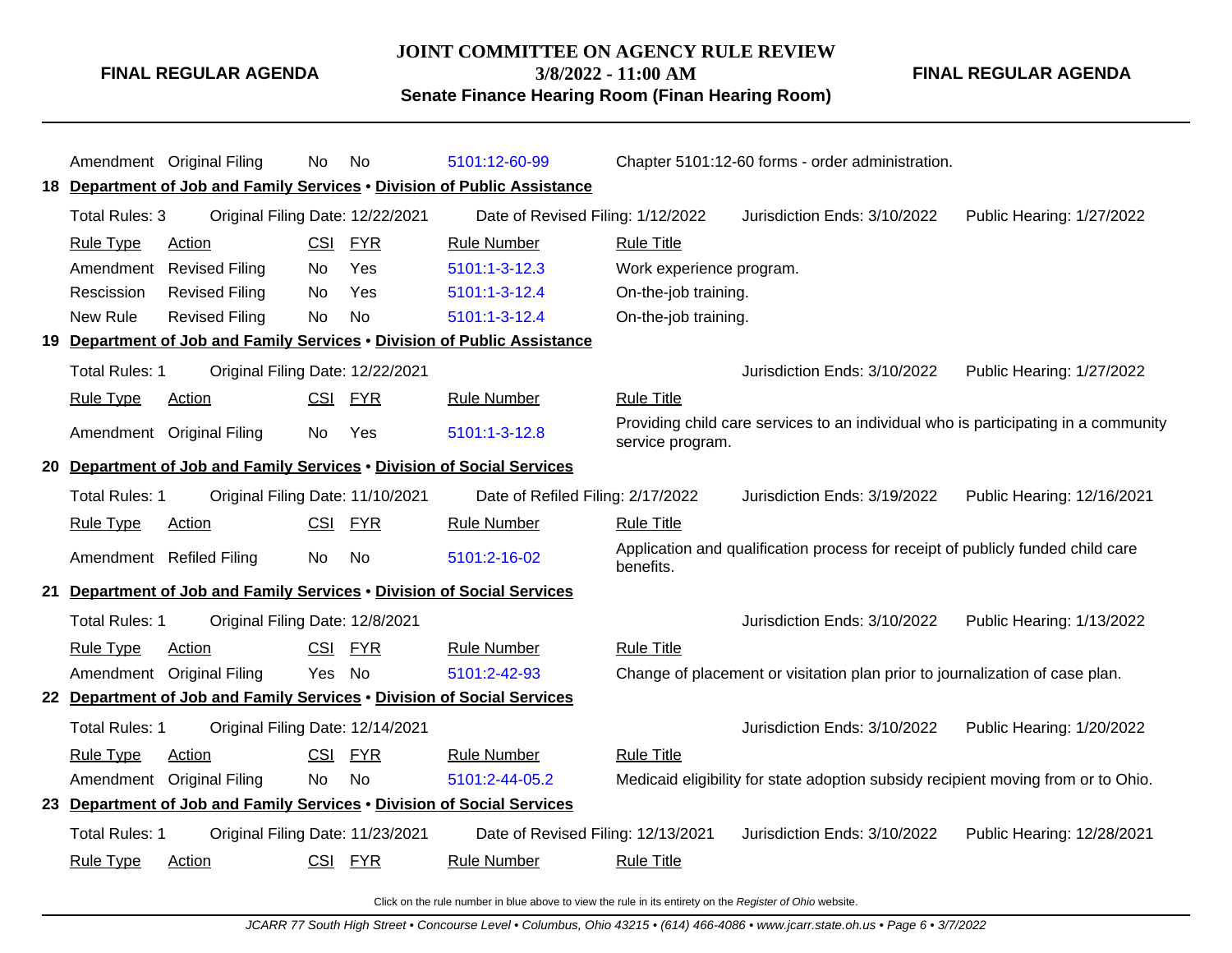### **JOINT COMMITTEE ON AGENCY RULE REVIEW**

**3/8/2022 - 11:00 AM**

**Senate Finance Hearing Room (Finan Hearing Room)**

|                       | Amendment Revised Filing                                               | No.        | No.        | 5101:2-47-21                                                                                             |                                  | Title IV-E foster care maintenance (FCM) reimbursement for a child placed into a<br>qualified residential treatment program (QRTP). |                            |
|-----------------------|------------------------------------------------------------------------|------------|------------|----------------------------------------------------------------------------------------------------------|----------------------------------|-------------------------------------------------------------------------------------------------------------------------------------|----------------------------|
|                       | 24 Department of Job and Family Services . Division of Social Services |            |            |                                                                                                          |                                  |                                                                                                                                     |                            |
| <b>Total Rules: 2</b> | Original Filing Date: 1/14/2022                                        |            |            | Date of Revised Filing: 1/14/2022                                                                        |                                  | Jurisdiction Ends: 3/20/2022                                                                                                        | Public Hearing: 2/17/2022  |
| <b>Rule Type</b>      | Action                                                                 | <u>CSI</u> | <b>FYR</b> | Rule Number                                                                                              | <b>Rule Title</b>                |                                                                                                                                     |                            |
|                       | Amendment Revised Filing                                               | Yes        | No         | 5101:2-42-19                                                                                             |                                  | Requirements for the provision of independent living services to youth in custody.                                                  |                            |
|                       | Amendment Revised Filing                                               | No.        | No         | 5101:2-42-19.2                                                                                           | have emancipated.                | Requirements for provision of independent living services to young adults who                                                       |                            |
|                       | 25 Department of Job and Family Services . Division of Social Services |            |            |                                                                                                          |                                  |                                                                                                                                     |                            |
| <b>Total Rules: 2</b> | Original Filing Date: 1/3/2022                                         |            |            |                                                                                                          |                                  | Jurisdiction Ends: 3/10/2022                                                                                                        | Public Hearing: 2/9/2022   |
| <b>Rule Type</b>      | Action                                                                 | <b>CSI</b> | <b>FYR</b> | <b>Rule Number</b>                                                                                       | <b>Rule Title</b>                |                                                                                                                                     |                            |
|                       | Amendment Original Filing                                              | Yes        | Yes        | 5101:2-5-26                                                                                              | a foster home certificate.       | Procedures for revocation, denial of initial certification or denial of recertification of                                          |                            |
|                       | Amendment Original Filing                                              | No.        | Yes        | 5101:2-7-08                                                                                              | Alternative care arrangements.   |                                                                                                                                     |                            |
|                       |                                                                        |            |            | 26 Department of Job and Family Services - Unemployment Compensation .                                   |                                  |                                                                                                                                     |                            |
| Total Rules: 1        | Original Filing Date: 12/22/2021                                       |            |            |                                                                                                          |                                  | Jurisdiction Ends: 3/10/2022                                                                                                        | Public Hearing: 1/27/2022  |
| <b>Rule Type</b>      | Action                                                                 | <b>CSI</b> | <b>FYR</b> | <b>Rule Number</b>                                                                                       | <b>Rule Title</b>                |                                                                                                                                     |                            |
|                       | Amendment Original Filing                                              | No         | Yes        | 4141-23-03                                                                                               | Social security account numbers. |                                                                                                                                     |                            |
|                       | 27 Department of Mental Health and Addiction Services .                |            |            |                                                                                                          |                                  |                                                                                                                                     |                            |
| Total Rules: 1        | Original Filing Date: 11/29/2021                                       |            |            | Date of Revised Filing: 1/3/2022                                                                         |                                  | Jurisdiction Ends: 3/10/2022                                                                                                        | Public Hearing: 12/30/2021 |
| <b>Rule Type</b>      | Action                                                                 | <b>CSI</b> | <b>FYR</b> | <b>Rule Number</b>                                                                                       | <b>Rule Title</b>                |                                                                                                                                     |                            |
|                       | Amendment Revised Filing                                               | No.        | Yes        | 5122-2-13                                                                                                |                                  | Medication practices in regional psychiatric hospitals.                                                                             |                            |
|                       | 28 Department of Mental Health and Addiction Services .                |            |            |                                                                                                          |                                  |                                                                                                                                     |                            |
| Total Rules: 1        | Original Filing Date: 12/9/2021                                        |            |            |                                                                                                          |                                  | Jurisdiction Ends: 3/10/2022                                                                                                        | Public Hearing: 1/11/2022  |
| <b>Rule Type</b>      | Action                                                                 | <b>CSI</b> | <b>FYR</b> | <b>Rule Number</b>                                                                                       | <b>Rule Title</b>                |                                                                                                                                     |                            |
|                       | Amendment Original Filing                                              | Yes Yes    |            | 5122-29-09                                                                                               |                                  | Residential and withdrawal management substance use disorder services.                                                              |                            |
|                       | 29 Department of Mental Health and Addiction Services .                |            |            |                                                                                                          |                                  |                                                                                                                                     |                            |
| <b>Total Rules: 1</b> | Original Filing Date: 12/9/2021                                        |            |            |                                                                                                          |                                  | Jurisdiction Ends: 3/10/2022                                                                                                        | Public Hearing: 1/12/2022  |
| <b>Rule Type</b>      | Action                                                                 |            | CSI FYR    | <b>Rule Number</b>                                                                                       | <b>Rule Title</b>                |                                                                                                                                     |                            |
|                       |                                                                        |            |            | Click on the rule number in blue above to view the rule in its entirety on the Register of Ohio website. |                                  |                                                                                                                                     |                            |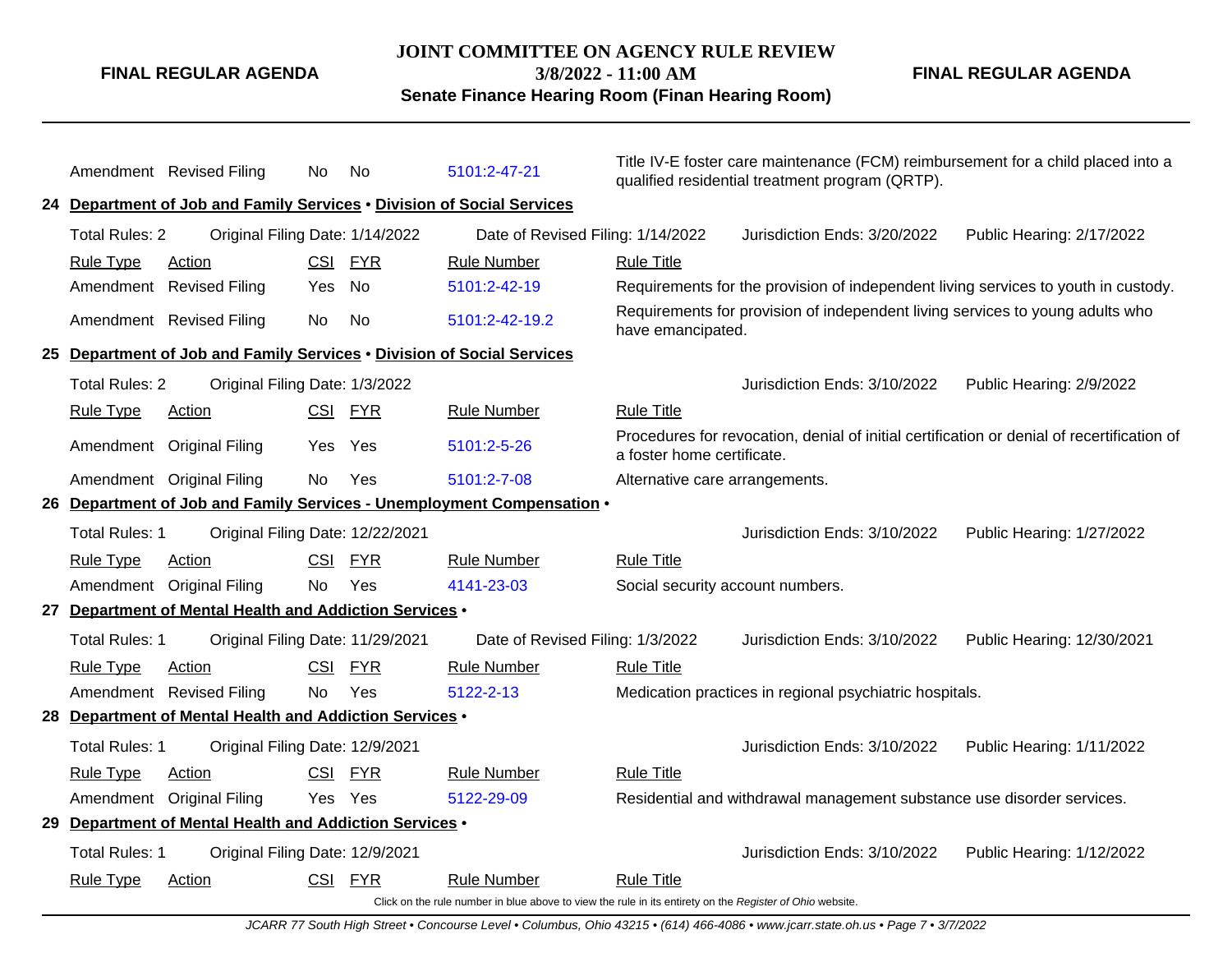### **JOINT COMMITTEE ON AGENCY RULE REVIEW**

**3/8/2022 - 11:00 AM**

# **Senate Finance Hearing Room (Finan Hearing Room)**

| Rescission                  | <b>Original Filing</b>                           | Yes Yes    |            | 5122-29-15.1                                                                                             | Certified peer recovery supporter. |                                                                                     |                                                                                      |
|-----------------------------|--------------------------------------------------|------------|------------|----------------------------------------------------------------------------------------------------------|------------------------------------|-------------------------------------------------------------------------------------|--------------------------------------------------------------------------------------|
| <b>Total Rules: 1</b>       | Original Filing Date: 12/9/2021                  |            |            | Date of Revised Filing: 12/23/2021                                                                       |                                    | Jurisdiction Ends: 3/10/2022                                                        | Public Hearing: 1/12/2022                                                            |
| <b>Rule Type</b>            | Action                                           | <b>CSI</b> | <b>FYR</b> | <b>Rule Number</b>                                                                                       | <b>Rule Title</b>                  |                                                                                     |                                                                                      |
|                             | Amendment Revised Filing                         | Yes Yes    |            | 5122-29-15                                                                                               | Peer recovery services.            |                                                                                     |                                                                                      |
| <b>Total Rules: 1</b>       | Original Filing Date: 12/9/2021                  |            |            | Date of Revised Filing: 2/7/2022                                                                         |                                    | Jurisdiction Ends: 3/10/2022                                                        | Public Hearing: 1/12/2022                                                            |
| <b>Rule Type</b>            | Action                                           | CSI        | <b>FYR</b> | <b>Rule Number</b>                                                                                       | <b>Rule Title</b>                  |                                                                                     |                                                                                      |
| New Rule                    | <b>Revised Filing</b>                            | Yes No     |            | 5122-29-15.1                                                                                             |                                    | Adult, Family, and Youth Certified Peer Supporter.                                  |                                                                                      |
|                             |                                                  |            |            | 30 Department of Mental Health and Addiction Services . Fiscal Administration                            |                                    |                                                                                     |                                                                                      |
| <b>Total Rules: 1</b>       | Original Filing Date: 12/22/2021                 |            |            | Date of Revised Filing: 2/7/2022                                                                         |                                    | Jurisdiction Ends: 3/10/2022                                                        | Public Hearing: 1/26/2022                                                            |
| <b>Rule Type</b>            | Action                                           | <b>CSI</b> | <b>FYR</b> | <b>Rule Number</b>                                                                                       | <b>Rule Title</b>                  |                                                                                     |                                                                                      |
|                             | Amendment Revised Filing                         | No.        | Yes        | 5122:1-3-01                                                                                              |                                    | Financial requirements for boards.                                                  |                                                                                      |
|                             | 31 Department of Rehabilitation and Correction . |            |            |                                                                                                          |                                    |                                                                                     |                                                                                      |
| <b>Total Rules: 1</b>       | Original Filing Date: 1/4/2022                   |            |            |                                                                                                          |                                    | Jurisdiction Ends: 3/10/2022                                                        | Public Hearing:                                                                      |
| <b>Rule Type</b>            | Action                                           | <b>CSI</b> | <b>FYR</b> | <b>Rule Number</b>                                                                                       | <b>Rule Title</b>                  |                                                                                     |                                                                                      |
|                             | Amendment Original Filing                        | <b>No</b>  | No         | 5120-9-17                                                                                                | Incoming mail.                     |                                                                                     |                                                                                      |
|                             |                                                  |            |            | 32 Department of Rehabilitation and Correction . Division of Parole and Community Services               |                                    |                                                                                     |                                                                                      |
| Total Rules: 5              | Original Filing Date: 1/19/2022                  |            |            |                                                                                                          |                                    | Jurisdiction Ends: 3/25/2022                                                        | Public Hearing: 2/23/2022                                                            |
| <b>Rule Type</b>            | <b>Action</b>                                    | CSI        | <b>FYR</b> | <b>Rule Number</b>                                                                                       | <b>Rule Title</b>                  |                                                                                     |                                                                                      |
|                             | Amendment Original Filing                        | No         | Yes        | 5120:1-5-01                                                                                              | Glossary of terms.                 |                                                                                     |                                                                                      |
|                             | Amendment Original Filing                        | No         | Yes        | 5120:1-5-03                                                                                              | for corrections services.          |                                                                                     | Eligibility for subsidies; requirements for comprehensive plan and grant application |
|                             | Amendment Original Filing                        | No         | Yes        | 5120:1-5-05                                                                                              |                                    | Program monitoring and evaluation of participating counties.                        |                                                                                      |
|                             | Amendment Original Filing                        | No         | Yes        | 5120:1-5-06                                                                                              |                                    | Subsidy awards to municipal corporations and counties.                              |                                                                                      |
|                             | Amendment Original Filing                        | No         | Yes        | 5120:1-5-07                                                                                              |                                    | Reduction in local funding prohibited.                                              |                                                                                      |
| 33 Department of Taxation . |                                                  |            |            |                                                                                                          |                                    |                                                                                     |                                                                                      |
| <b>Total Rules: 1</b>       | Original Filing Date: 12/29/2021                 |            |            |                                                                                                          |                                    | Jurisdiction Ends: 3/10/2022                                                        | Public Hearing:                                                                      |
| <b>Rule Type</b>            | <b>Action</b>                                    | CSI        | <b>FYR</b> | <b>Rule Number</b>                                                                                       | <b>Rule Title</b>                  |                                                                                     |                                                                                      |
|                             | Amendment Original Filing                        | No.        | Yes        | 5703-1-06                                                                                                | Code.                              | Certification of exempt facilities under sections 5709.20 to 5709.27 of the Revised |                                                                                      |
|                             |                                                  |            |            | Click on the rule number in blue above to view the rule in its entirety on the Register of Ohio website. |                                    |                                                                                     |                                                                                      |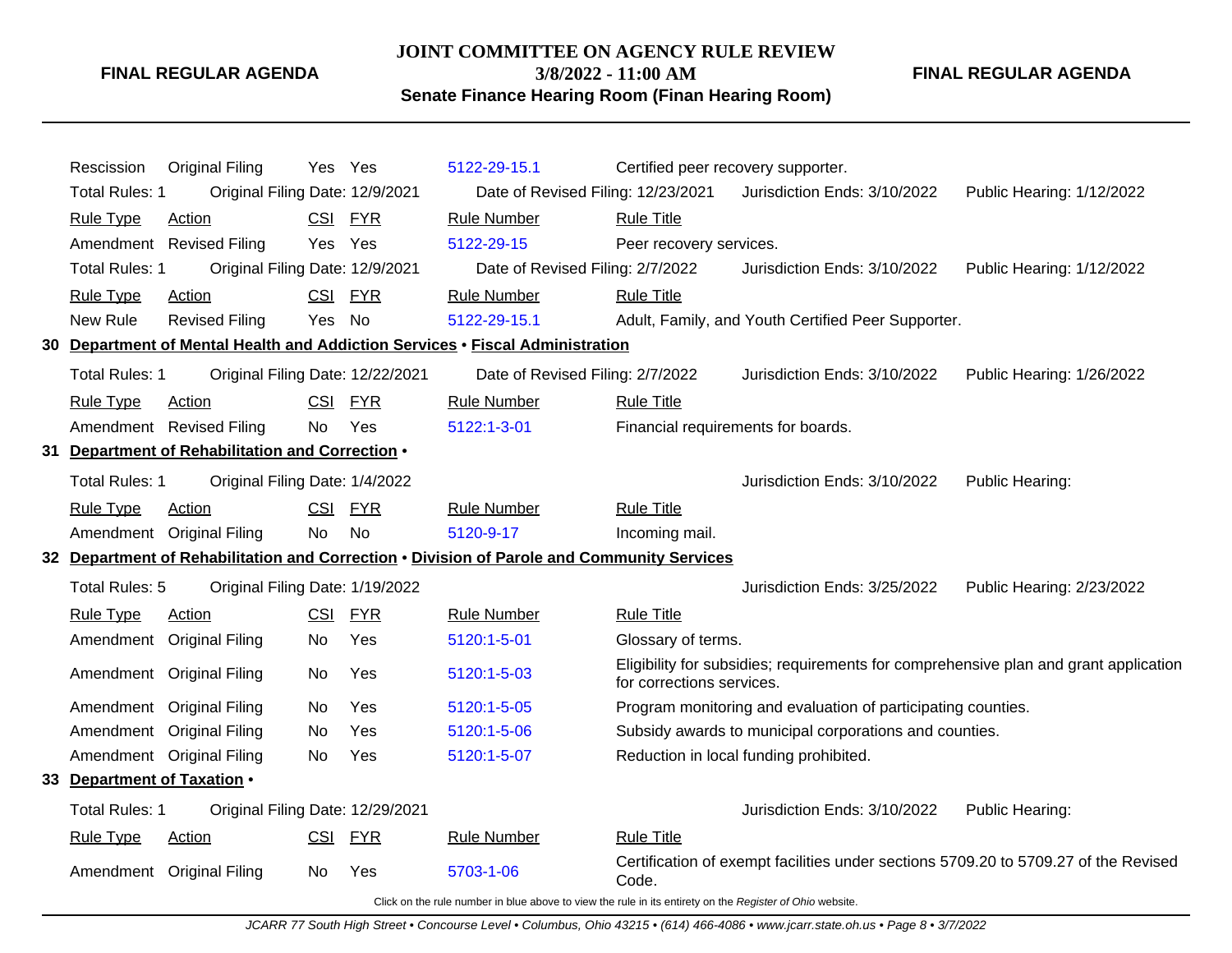**3/8/2022 - 11:00 AM**

**Senate Finance Hearing Room (Finan Hearing Room)**

**FINAL REGULAR AGENDA**

|    |                       | 34 Medical Marijuana Control Program . Definitions                   |            |            |                    |                               |                                                                    |                           |
|----|-----------------------|----------------------------------------------------------------------|------------|------------|--------------------|-------------------------------|--------------------------------------------------------------------|---------------------------|
|    | <b>Total Rules: 1</b> | Original Filing Date: 12/14/2021                                     |            |            |                    |                               | Jurisdiction Ends: 3/10/2022                                       | Public Hearing: 1/18/2022 |
|    | <b>Rule Type</b>      | Action                                                               | CSI        | <b>FYR</b> | <b>Rule Number</b> | <b>Rule Title</b>             |                                                                    |                           |
|    |                       | Amendment Original Filing                                            | Yes        | No         | 3796:1-1-01        | Definitions.                  |                                                                    |                           |
|    |                       | 35 Medical Marijuana Control Program • Medical Marijuana Cultivators |            |            |                    |                               |                                                                    |                           |
|    | <b>Total Rules: 2</b> | Original Filing Date: 12/14/2021                                     |            |            |                    |                               | Jurisdiction Ends: 3/10/2022                                       | Public Hearing: 1/18/2022 |
|    | <b>Rule Type</b>      | Action                                                               | CSI        | <b>FYR</b> | <b>Rule Number</b> | <b>Rule Title</b>             |                                                                    |                           |
|    | Amendment             | <b>Original Filing</b>                                               | Yes        | No         | 3796:2-2-02        |                               | Cultivator and plant-only processor packaging and labeling.        |                           |
|    |                       | Amendment Original Filing                                            | Yes        | <b>No</b>  | 3796:2-2-06        | Laboratory testing.           |                                                                    |                           |
|    |                       | 36 Medical Marijuana Control Program • Processors                    |            |            |                    |                               |                                                                    |                           |
|    | Total Rules: 3        | Original Filing Date: 12/14/2021                                     |            |            |                    |                               | Jurisdiction Ends: 3/10/2022                                       | Public Hearing: 1/18/2022 |
|    | <b>Rule Type</b>      | <b>Action</b>                                                        | CSI        | <b>FYR</b> | <b>Rule Number</b> | <b>Rule Title</b>             |                                                                    |                           |
|    | Amendment             | <b>Original Filing</b>                                               | Yes        | No         | 3796:3-2-02        |                               | Processor packaging and labeling.                                  |                           |
|    | Amendment             | <b>Original Filing</b>                                               | Yes        | <b>No</b>  | 3796:3-2-04        |                               | Processor inventory control and storage.                           |                           |
|    |                       | Amendment Original Filing                                            | Yes        | <b>No</b>  | 3796:3-2-06        | Laboratory testing.           |                                                                    |                           |
|    |                       | 37 Medical Marijuana Control Program . Testing Laboratories          |            |            |                    |                               |                                                                    |                           |
|    | <b>Total Rules: 2</b> | Original Filing Date: 12/14/2021                                     |            |            |                    |                               | Jurisdiction Ends: 3/10/2022                                       | Public Hearing: 1/18/2022 |
|    | <b>Rule Type</b>      | Action                                                               | CSI        | <b>FYR</b> | <b>Rule Number</b> | <b>Rule Title</b>             |                                                                    |                           |
|    | Amendment             | <b>Original Filing</b>                                               | Yes        | No         | 3796:4-2-04        |                               | Testing laboratory analysis requirements.                          |                           |
|    |                       | Amendment Original Filing                                            | Yes        | No         | 3796:4-2-05        | Testing laboratory reporting. |                                                                    |                           |
| 38 |                       | Ohio Casino Control Commission .                                     |            |            |                    |                               |                                                                    |                           |
|    | Total Rules: 50       | Original Filing Date: 1/3/2022                                       |            |            |                    |                               | Jurisdiction Ends: 3/10/2022                                       | Public Hearing: 2/4/2022  |
|    | <b>Rule Type</b>      | <b>Action</b>                                                        | <b>CSI</b> | <b>FYR</b> | <b>Rule Number</b> | <b>Rule Title</b>             |                                                                    |                           |
|    | Amendment             | <b>Original Filing</b>                                               | Yes.       | Yes        | 3772-11-01         | Definitions.                  |                                                                    |                           |
|    | New Rule              | <b>Original Filing</b>                                               | Yes        | No         | 3772-11-02         |                               | Approval of table games and publication of table game information. |                           |
|    | Rescission            | <b>Original Filing</b>                                               | Yes        | Yes        | 3772-11-03         | Approval of table games.      |                                                                    |                           |
|    | New Rule              | <b>Original Filing</b>                                               | Yes        | <b>No</b>  | 3772-11-03         | Table game supervision.       |                                                                    |                           |
|    | Rescission            | <b>Original Filing</b>                                               | Yes        | Yes        | 3772-11-04         |                               | Prohibition on table game play by gaming-related vendors.          |                           |

Click on the rule number in blue above to view the rule in its entirety on the Register of Ohio website.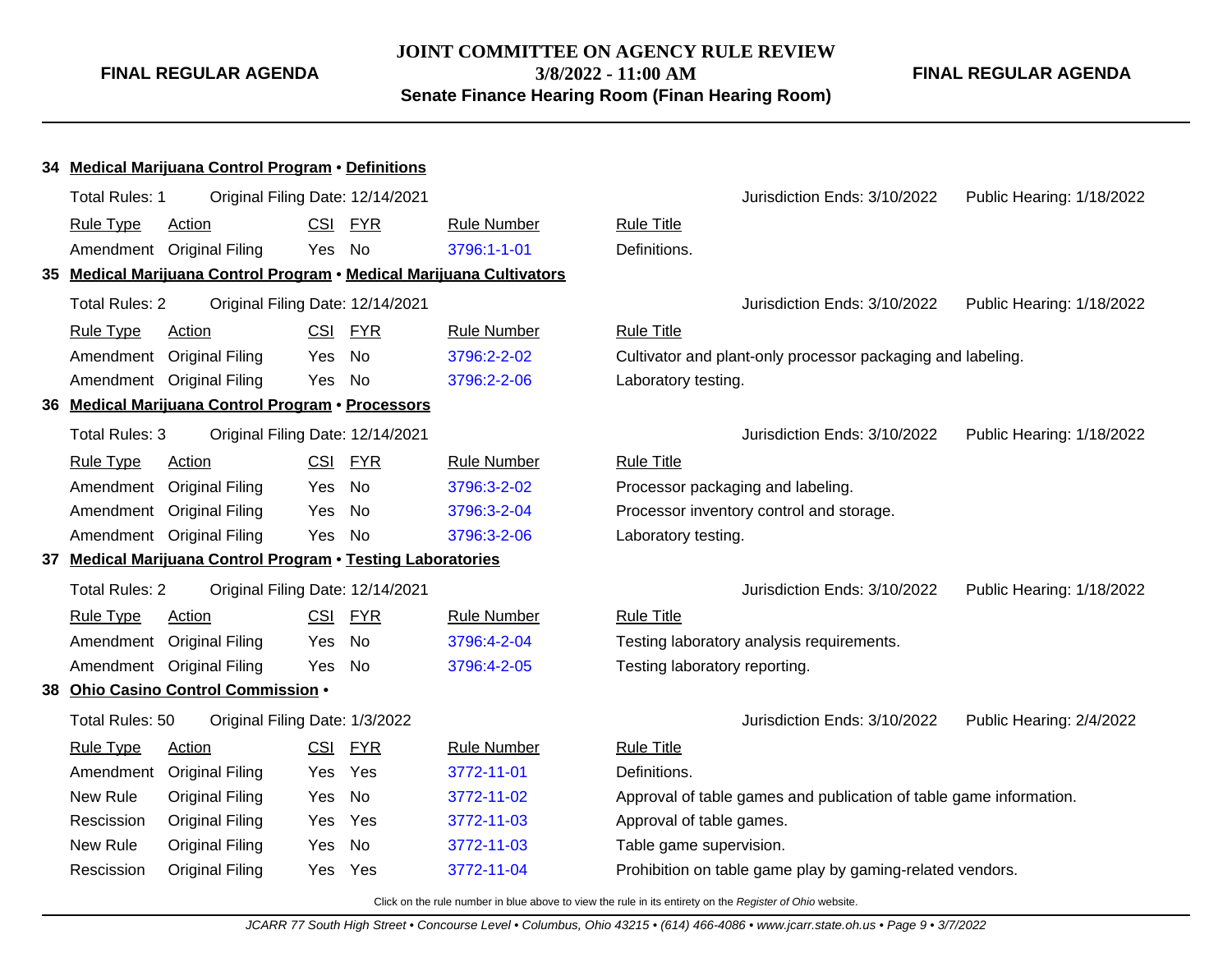### **JOINT COMMITTEE ON AGENCY RULE REVIEW**

**3/8/2022 - 11:00 AM**

### **FINAL REGULAR AGENDA**

# **Senate Finance Hearing Room (Finan Hearing Room)**

| New Rule   | <b>Original Filing</b> | Yes  | No         | 3772-11-04 | Minimum and maximum table game wagers.                                                                   |
|------------|------------------------|------|------------|------------|----------------------------------------------------------------------------------------------------------|
| Rescission | <b>Original Filing</b> | Yes  | Yes        | 3772-11-05 | Purchase or lease from authorized gaming-related vendors.                                                |
| New Rule   | <b>Original Filing</b> | Yes  | No         | 3772-11-05 | Dealer hand clearing.                                                                                    |
| Rescission | <b>Original Filing</b> | Yes  | Yes        | 3772-11-06 | Transportation of table game mechanisms and gaming chips to and from a casino<br>facility.               |
| New Rule   | <b>Original Filing</b> | Yes. | No         | 3772-11-06 | Table inventory.                                                                                         |
| Rescission | <b>Original Filing</b> | Yes  | Yes        | 3772-11-07 | Receipt of gaming chips from manufacturer.                                                               |
| New Rule   | <b>Original Filing</b> | Yes  | No         | 3772-11-07 | Patron exchanges.                                                                                        |
| Rescission | <b>Original Filing</b> | Yes  | Yes        | 3772-11-08 | Compliance with law; prohibited activities.                                                              |
| New Rule   | <b>Original Filing</b> | Yes  | No         | 3772-11-08 | Opening of gaming tables.                                                                                |
| Rescission | <b>Original Filing</b> | Yes  | Yes        | 3772-11-09 | Publication of rules and payoff schedules for all permitted games.                                       |
| New Rule   | <b>Original Filing</b> | Yes. | No         | 3772-11-09 | Closing of gaming tables.                                                                                |
| New Rule   | <b>Original Filing</b> | Yes  | No         | 3772-11-10 | Gaming table chip fills.                                                                                 |
| Rescission | <b>Original Filing</b> | Yes  | Yes        | 3772-11-11 | Chip specifications.                                                                                     |
| New Rule   | <b>Original Filing</b> | Yes  | <b>No</b>  | 3772-11-11 | Gaming table chip credits.                                                                               |
| Rescission | <b>Original Filing</b> | Yes  | Yes        | 3772-11-12 | Submission of chips for review and approval.                                                             |
| New Rule   | <b>Original Filing</b> | Yes  | No         | 3772-11-12 | Table game secondary procedures.                                                                         |
| Rescission | <b>Original Filing</b> | Yes  | Yes        | 3772-11-13 | Primary and secondary sets of gaming chips.                                                              |
| New Rule   | <b>Original Filing</b> | Yes. | No         | 3772-11-13 | Table games inspection and maintenance.                                                                  |
| Rescission | <b>Original Filing</b> | Yes  | Yes        | 3772-11-14 | Exchange of value chips or non-value chips.                                                              |
| New Rule   | <b>Original Filing</b> | Yes  | No         | 3772-11-14 | Progressive table games.                                                                                 |
| Rescission | <b>Original Filing</b> | Yes  | Yes        | 3772-11-15 | Inventory of chips.                                                                                      |
| New Rule   | <b>Original Filing</b> | Yes  | No         | 3772-11-15 | Instructional table games.                                                                               |
| Rescission | <b>Original Filing</b> | Yes  | Yes        | 3772-11-16 | Destruction of chips.                                                                                    |
| New Rule   | <b>Original Filing</b> | Yes  | No         | 3772-11-16 | Required gaming chips.                                                                                   |
| Rescission | <b>Original Filing</b> | Yes  | <b>Yes</b> | 3772-11-17 | Counterfeit chips.                                                                                       |
| New Rule   | <b>Original Filing</b> | Yes  | No         | 3772-11-17 | Chip specifications.                                                                                     |
| New Rule   | <b>Original Filing</b> | Yes  | No         | 3772-11-18 | Transportation of table game mechanisms and gaming chips.                                                |
| Rescission | <b>Original Filing</b> | Yes  | Yes        | 3772-11-19 | Proving chips.                                                                                           |
| New Rule   | <b>Original Filing</b> | Yes  | No         | 3772-11-19 | Receipt, inventory, and storage of gaming chips.                                                         |
| Rescission | <b>Original Filing</b> | Yes  | Yes        | 3772-11-20 | Dice and card specifications.                                                                            |
|            |                        |      |            |            | Click on the rule number in blue above to view the rule in its entirety on the Register of Ohio website. |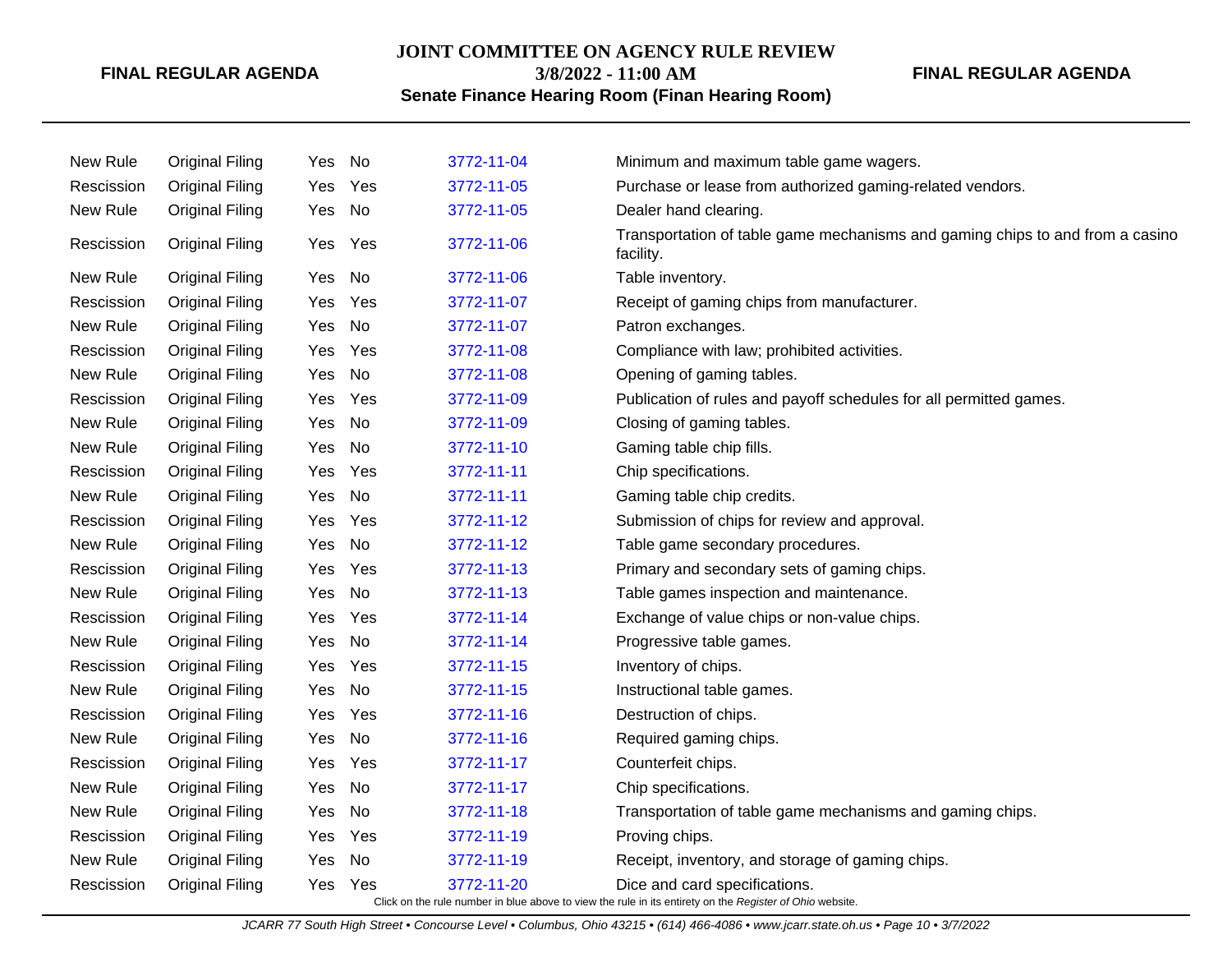### **JOINT COMMITTEE ON AGENCY RULE REVIEW**

**3/8/2022 - 11:00 AM**

# **Senate Finance Hearing Room (Finan Hearing Room)**

# **FINAL REGULAR AGENDA**

| New Rule   | Original Filing        | Yes  | No  | 3772-11-20 |
|------------|------------------------|------|-----|------------|
| Rescission | <b>Original Filing</b> | Yes  | Yes | 3772-11-21 |
| New Rule   | Original Filing        | Yes  | No. | 3772-11-21 |
| Rescission | Original Filing        | Yes  | Yes | 3772-11-22 |
| New Rule   | Original Filing        | Yes  | No. | 3772-11-22 |
| Rescission | <b>Original Filing</b> | Yes  | Yes | 3772-11-23 |
| New Rule   | Original Filing        | Yes. | No. | 3772-11-23 |
| Rescission | Original Filing        | Yes  | Yes | 3772-11-24 |
| New Rule   | Original Filing        | Yes  | No. | 3772-11-24 |
| Rescission | Original Filing        | Yes. | Yes | 3772-11-25 |
| New Rule   | Original Filing        | Yes  | No. | 3772-11-25 |
| Rescission | Original Filing        | Yes. | Yes | 3772-11-26 |
| New Rule   | Original Filing        | Yes  | No. | 3772-11-26 |
| Rescission | Original Filing        | Yes  | Yes | 3772-11-27 |
| New Rule   | <b>Original Filing</b> | Yes  | No. | 3772-11-27 |
|            |                        |      |     |            |

### **39 Ohio Casino Control Commission** •

Total Rules: 13 Original Filing Date: 1/3/2022 Jurisdiction Ends: 3/10/2022 Public Hearing: 2/4/2022

Exchange of gaming chips. Dice and card receipt, storage, and use. Proving chips. Inspection of dice and cards before use. Destruction of gaming chips. Cancellation and destruction of dice and cards. Card and dice specifications. Mandatory table game count procedure. Card and dice receipt, storage, and use. Patron exchanges. Inspection of cards and dice before use. Table inventory. Cancellation and destruction of cards and dice. Opening of gaming tables. Table game layouts.

| <b>Rule Type</b> | <b>Action</b>          | <u>CSI</u> | <u>FYR</u> | <b>Rule Number</b> | <b>Rule Title</b>                            |
|------------------|------------------------|------------|------------|--------------------|----------------------------------------------|
| Rescission       | Original Filing        | Yes        | Yes        | 3772-11-28         | Closing of gaming tables.                    |
| New Rule         | Original Filing        | Yes        | No.        | 3772-11-28         | Prohibited activities.                       |
| Rescission       | Original Filing        | Yes        | <b>Yes</b> | 3772-11-29         | Payout for progressive table games.          |
| Rescission       | Original Filing        | Yes        | <b>Yes</b> | 3772-11-31         | Automated table fills.                       |
| Rescission       | Original Filing        | Yes        | Yes        | 3772-11-32         | Table game fill and credit procedures.       |
| Rescission       | Original Filing        | Yes        | Yes        | 3772-11-33         | Automated table credits.                     |
| Rescission       | Original Filing        | Yes        | Yes        | 3772-11-34         | Table game layouts.                          |
| Rescission       | Original Filing        | Yes        | Yes        | 3772-11-35         | Table game pit areas and supervision.        |
| Rescission       | Original Filing        | Yes        | Yes        | 3772-11-36         | Instructional table games offered to public. |
| Rescission       | Original Filing        | Yes        | Yes        | 3772-11-37         | Minimum and maximum table game wagers.       |
| Rescission       | Original Filing        | Yes        | Yes        | 3772-11-38         | Dealer and boxperson hand clearing.          |
| Rescission       | <b>Original Filing</b> | Yes        | <b>Yes</b> | 3772-11-39         | Table games inspection and maintenance.      |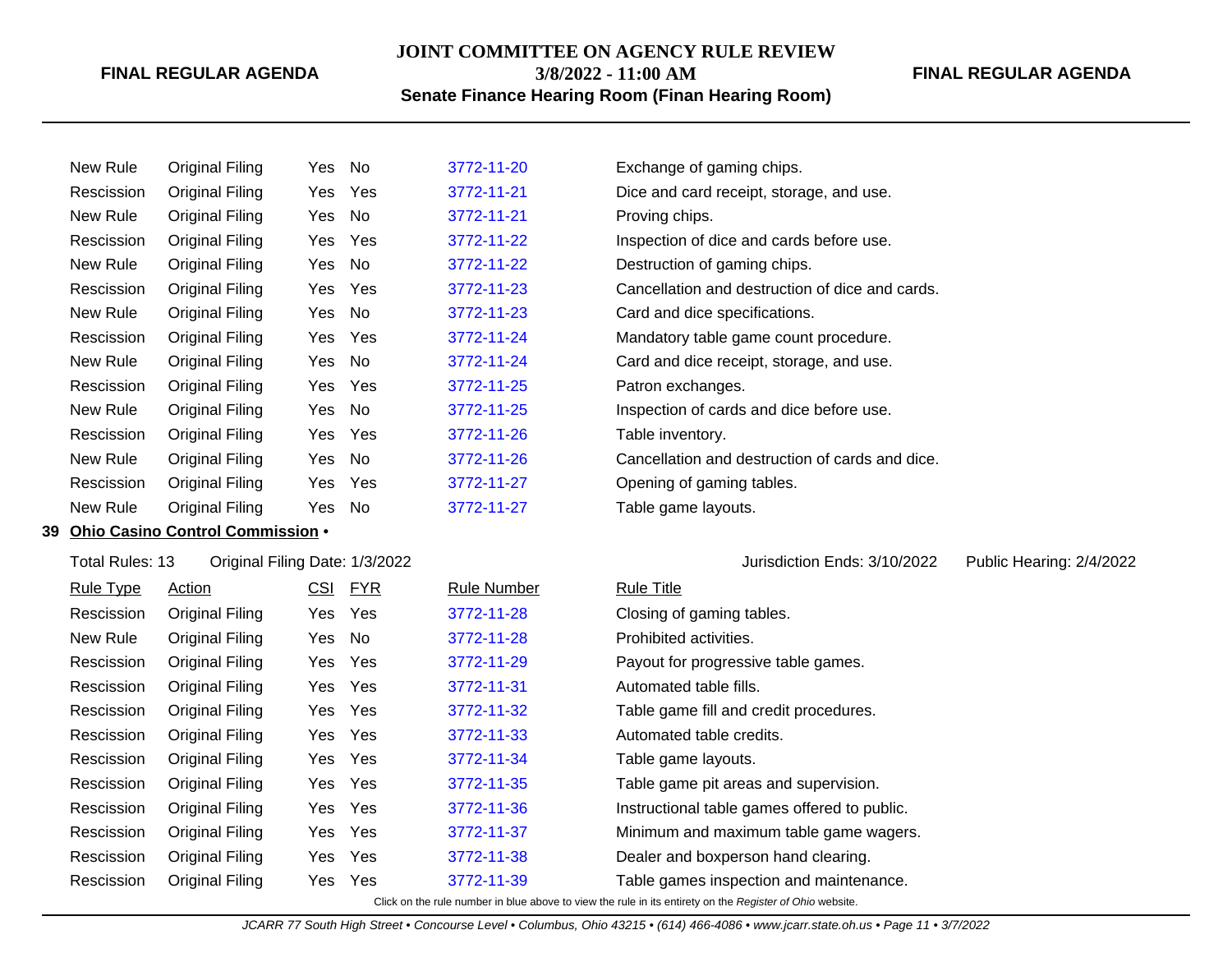**FINAL REGULAR AGENDA**

**3/8/2022 - 11:00 AM Senate Finance Hearing Room (Finan Hearing Room)** **FINAL REGULAR AGENDA**

|     |                       | Amendment Original Filing                        | Yes No     |            | 3772-14-01                        | Player against player contests. |                                                                                                                                                      |                           |
|-----|-----------------------|--------------------------------------------------|------------|------------|-----------------------------------|---------------------------------|------------------------------------------------------------------------------------------------------------------------------------------------------|---------------------------|
| 40  |                       | <b>Ohio Department of Medicaid • Eligibility</b> |            |            |                                   |                                 |                                                                                                                                                      |                           |
|     | Total Rules: 1        | Original Filing Date: 12/2/2021                  |            |            |                                   |                                 | Jurisdiction Ends: 3/10/2022                                                                                                                         | Public Hearing:           |
|     | <b>Rule Type</b>      | Action                                           | <b>CSI</b> | <b>FYR</b> | <b>Rule Number</b>                | <b>Rule Title</b>               |                                                                                                                                                      |                           |
|     |                       | Amendment Original Filing                        | No         | Yes        | 5160:1-1-01                       | Medicaid: definitions.          |                                                                                                                                                      |                           |
| 41. |                       | <b>Ohio Department of Medicaid • Eligibility</b> |            |            |                                   |                                 |                                                                                                                                                      |                           |
|     | <b>Total Rules: 2</b> | Original Filing Date: 1/13/2022                  |            |            |                                   |                                 | Jurisdiction Ends: 3/19/2022                                                                                                                         | Public Hearing:           |
|     | <b>Rule Type</b>      | Action                                           | <b>CSI</b> | <u>FYR</u> | <b>Rule Number</b>                | <b>Rule Title</b>               |                                                                                                                                                      |                           |
|     | Rescission            | <b>Original Filing</b>                           | No         | Yes        | 5160:1-3-05.1                     | Medicaid: resource requirement. |                                                                                                                                                      |                           |
|     | New Rule              | <b>Original Filing</b>                           | No         | <b>No</b>  | 5160:1-3-05.1                     | Medicaid: resource requirement. |                                                                                                                                                      |                           |
|     |                       | 42 Ohio Department of Medicaid .                 |            |            |                                   |                                 |                                                                                                                                                      |                           |
|     | <b>Total Rules: 1</b> | Original Filing Date: 4/26/2021                  |            |            | Date of Refiled Filing: 2/7/2022  |                                 | Jurisdiction Ends: 3/9/2022                                                                                                                          | Public Hearing: 5/27/2021 |
|     | <b>Rule Type</b>      | Action                                           | <b>CSI</b> | <b>FYR</b> | <b>Rule Number</b>                | <b>Rule Title</b>               |                                                                                                                                                      |                           |
|     | New Rule              | <b>Refiled Filing</b>                            | Yes        | No         | 5160-1-42                         | Provider credentialing.         |                                                                                                                                                      |                           |
|     |                       | 43 Ohio Department of Medicaid .                 |            |            |                                   |                                 |                                                                                                                                                      |                           |
|     | <b>Total Rules: 1</b> | Original Filing Date: 1/14/2022                  |            |            | Date of Revised Filing: 2/16/2022 |                                 | Jurisdiction Ends: 3/20/2022                                                                                                                         | Public Hearing: 2/14/2022 |
|     | <b>Rule Type</b>      | <b>Action</b>                                    |            | CSI FYR    | <b>Rule Number</b>                | <b>Rule Title</b>               |                                                                                                                                                      |                           |
|     |                       | Amendment Revised Filing                         |            | Yes Yes    | 5160-5-01                         | Dental services.                |                                                                                                                                                      |                           |
|     |                       | 44 Ohio Department of Medicaid .                 |            |            |                                   |                                 |                                                                                                                                                      |                           |
|     | <b>Total Rules: 2</b> | Original Filing Date: 1/14/2022                  |            |            |                                   |                                 | Jurisdiction Ends: 3/20/2022                                                                                                                         | Public Hearing: 2/14/2022 |
|     | <b>Rule Type</b>      | <b>Action</b>                                    |            | CSI FYR    | <b>Rule Number</b>                | <b>Rule Title</b>               |                                                                                                                                                      |                           |
|     |                       | Amendment Original Filing                        | No         | Yes        | 5160-41-05                        |                                 | Waiting lists for home and community-based services administered by the Ohio<br>department of developmental disabilities.                            |                           |
|     |                       | Amendment Original Filing                        | No         | Yes        | 5160-41-08                        | disabilities.                   | Free choice of provider requirements for medicaid home and community-based<br>services programs administered by the Ohio department of developmental |                           |
| 45. |                       | Ohio Environmental Protection Agency .           |            |            |                                   |                                 |                                                                                                                                                      |                           |
|     | <b>Total Rules: 1</b> | Original Filing Date: 11/29/2021                 |            |            | Date of Refiled Filing: 2/14/2022 |                                 | Jurisdiction Ends: 3/16/2022                                                                                                                         | Public Hearing: 1/3/2022  |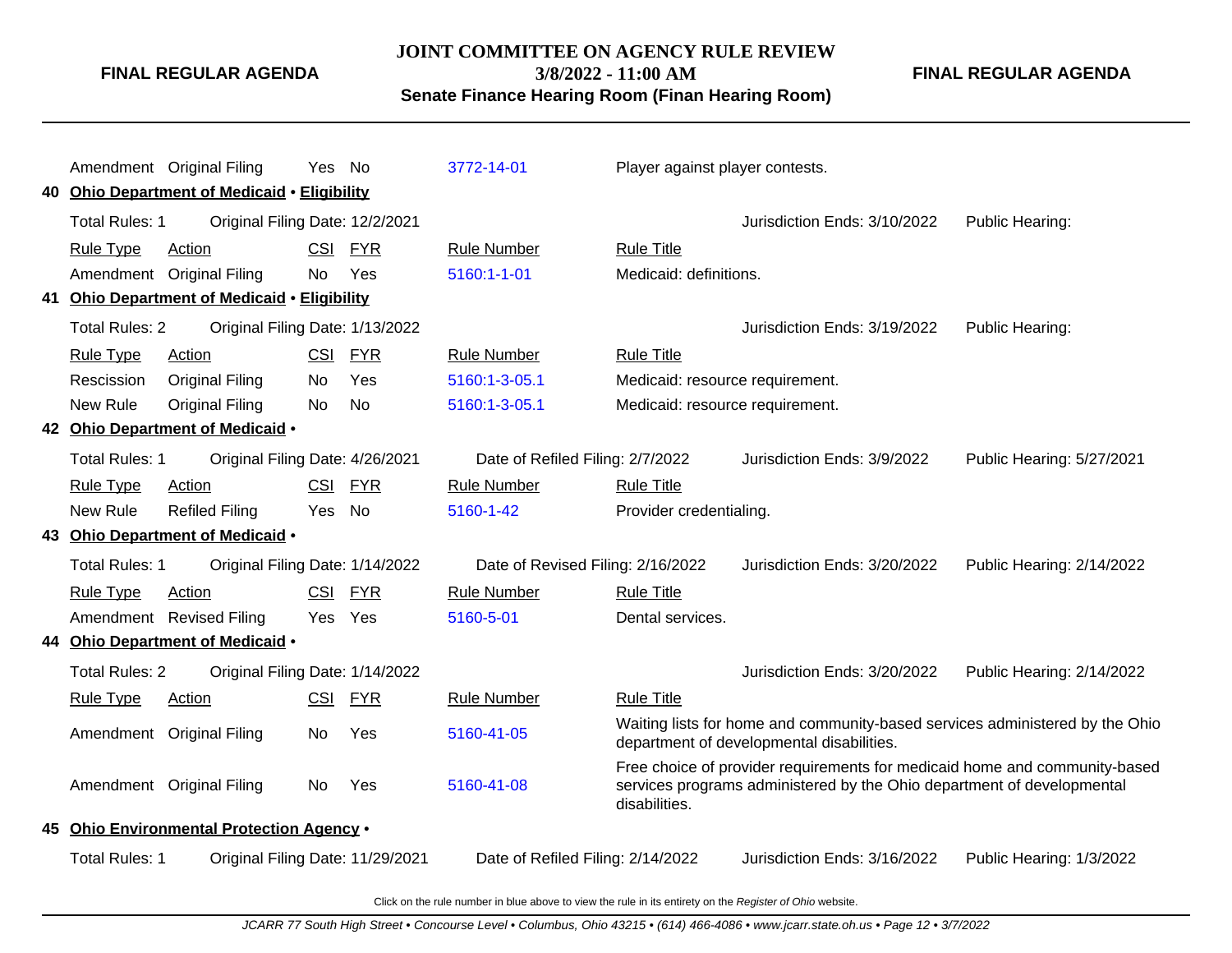### **JOINT COMMITTEE ON AGENCY RULE REVIEW**

**3/8/2022 - 11:00 AM**

**Senate Finance Hearing Room (Finan Hearing Room)**

**FINAL REGULAR AGENDA**

|     | <b>Rule Type</b>      | <b>Action</b>                                    | <b>CSI</b> | <b>FYR</b> | <b>Rule Number</b>                                                            | <b>Rule Title</b>                 |                                                                                                                                   |                           |
|-----|-----------------------|--------------------------------------------------|------------|------------|-------------------------------------------------------------------------------|-----------------------------------|-----------------------------------------------------------------------------------------------------------------------------------|---------------------------|
|     |                       | Amendment Refiled Filing                         |            | Yes Yes    | 3745-21-09                                                                    |                                   | Control of emissions of volatile organic compounds from stationary sources and<br>perchloroethylene from dry cleaning facilities. |                           |
| 46. |                       | Ohio Environmental Protection Agency .           |            |            |                                                                               |                                   |                                                                                                                                   |                           |
|     | Total Rules: 6        | Original Filing Date: 1/5/2022                   |            |            | Date of Refiled Filing: 2/14/2022                                             |                                   | Jurisdiction Ends: 3/16/2022                                                                                                      | Public Hearing: 2/10/2022 |
|     | <b>Rule Type</b>      | <b>Action</b>                                    |            | CSI FYR    | <b>Rule Number</b>                                                            | <b>Rule Title</b>                 |                                                                                                                                   |                           |
|     | Rescission            | <b>Refiled Filing</b>                            |            | Yes Yes    | 3745-81-14                                                                    |                                   | Maximum contaminant levels for microbiological contaminants.                                                                      |                           |
|     | Rescission            | <b>Refiled Filing</b>                            | Yes        | Yes        | 3745-81-21                                                                    | Coliform monitoring requirements. |                                                                                                                                   |                           |
|     | Amendment             | <b>Refiled Filing</b>                            | Yes        | Yes        | 3745-81-50                                                                    |                                   | Revised total coliform rule - general monitoring requirements.                                                                    |                           |
|     | Amendment             | <b>Refiled Filing</b>                            | Yes        | Yes        | 3745-81-51                                                                    |                                   | Revised total coliform rule - routine monitoring requirements.                                                                    |                           |
|     | Amendment             | <b>Refiled Filing</b>                            | Yes        | Yes        | 3745-81-52                                                                    |                                   | Revised total coliform rule - repeat monitoring and E. coli requirements.                                                         |                           |
|     |                       | Amendment Refiled Filing                         | Yes        | Yes        | 3745-81-55                                                                    |                                   | Revised total coliform rule - reporting and recordkeeping.                                                                        |                           |
| 47  |                       | Ohio Environmental Protection Agency .           |            |            |                                                                               |                                   |                                                                                                                                   |                           |
|     | Total Rules: 1        | Original Filing Date: 1/4/2022                   |            |            | Date of Refiled Filing: 2/14/2022                                             |                                   | Jurisdiction Ends: 3/16/2022                                                                                                      | Public Hearing: 2/8/2022  |
|     | <b>Rule Type</b>      | Action                                           | <b>CSI</b> | <u>FYR</u> | <b>Rule Number</b>                                                            | <b>Rule Title</b>                 |                                                                                                                                   |                           |
|     |                       | Amendment Refiled Filing                         | Yes        | Yes        | 3745-85-01                                                                    | Contingency plans.                |                                                                                                                                   |                           |
|     |                       | 48 Ohio Housing Finance Agency .                 |            |            |                                                                               |                                   |                                                                                                                                   |                           |
|     | Total Rules: 1        | Original Filing Date: 12/14/2021                 |            |            |                                                                               |                                   | Jurisdiction Ends: 3/10/2022                                                                                                      | Public Hearing: 1/20/2022 |
|     | <b>Rule Type</b>      | Action                                           | CSI        | <b>FYR</b> | <b>Rule Number</b>                                                            | <b>Rule Title</b>                 |                                                                                                                                   |                           |
|     | Amendment             | <b>Original Filing</b>                           | No         | Yes        | 175-11-01                                                                     |                                   | D.O.L.L.A.R. deed program model forms.                                                                                            |                           |
|     |                       |                                                  |            |            | 49 Ohio Occupational Therapy, Physical Therapy, and Athletic Trainers Board . |                                   |                                                                                                                                   |                           |
|     | Total Rules: 1        | Original Filing Date: 12/23/2021                 |            |            | Date of Revised Filing: 2/7/2022                                              |                                   | Jurisdiction Ends: 3/10/2022                                                                                                      | Public Hearing: 1/26/2022 |
|     | <b>Rule Type</b>      | Action                                           |            | CSI FYR    | <b>Rule Number</b>                                                            | <b>Rule Title</b>                 |                                                                                                                                   |                           |
|     |                       | Amendment Revised Filing                         | Yes No     |            | 4755-64-01                                                                    | Ethical and professional conduct. |                                                                                                                                   |                           |
|     |                       | 50 Ohio Speech and Hearing Professionals Board . |            |            |                                                                               |                                   |                                                                                                                                   |                           |
|     | <b>Total Rules: 2</b> | Original Filing Date: 12/21/2021                 |            |            |                                                                               |                                   | Jurisdiction Ends: 3/10/2022                                                                                                      | Public Hearing: 1/31/2022 |
|     | <b>Rule Type</b>      | Action                                           | <u>CSI</u> | <b>FYR</b> | <b>Rule Number</b>                                                            | <b>Rule Title</b>                 |                                                                                                                                   |                           |
|     | Amendment             | <b>Original Filing</b>                           |            | Yes Yes    | 4753-3-10                                                                     | Exempt practice; renewal.         |                                                                                                                                   |                           |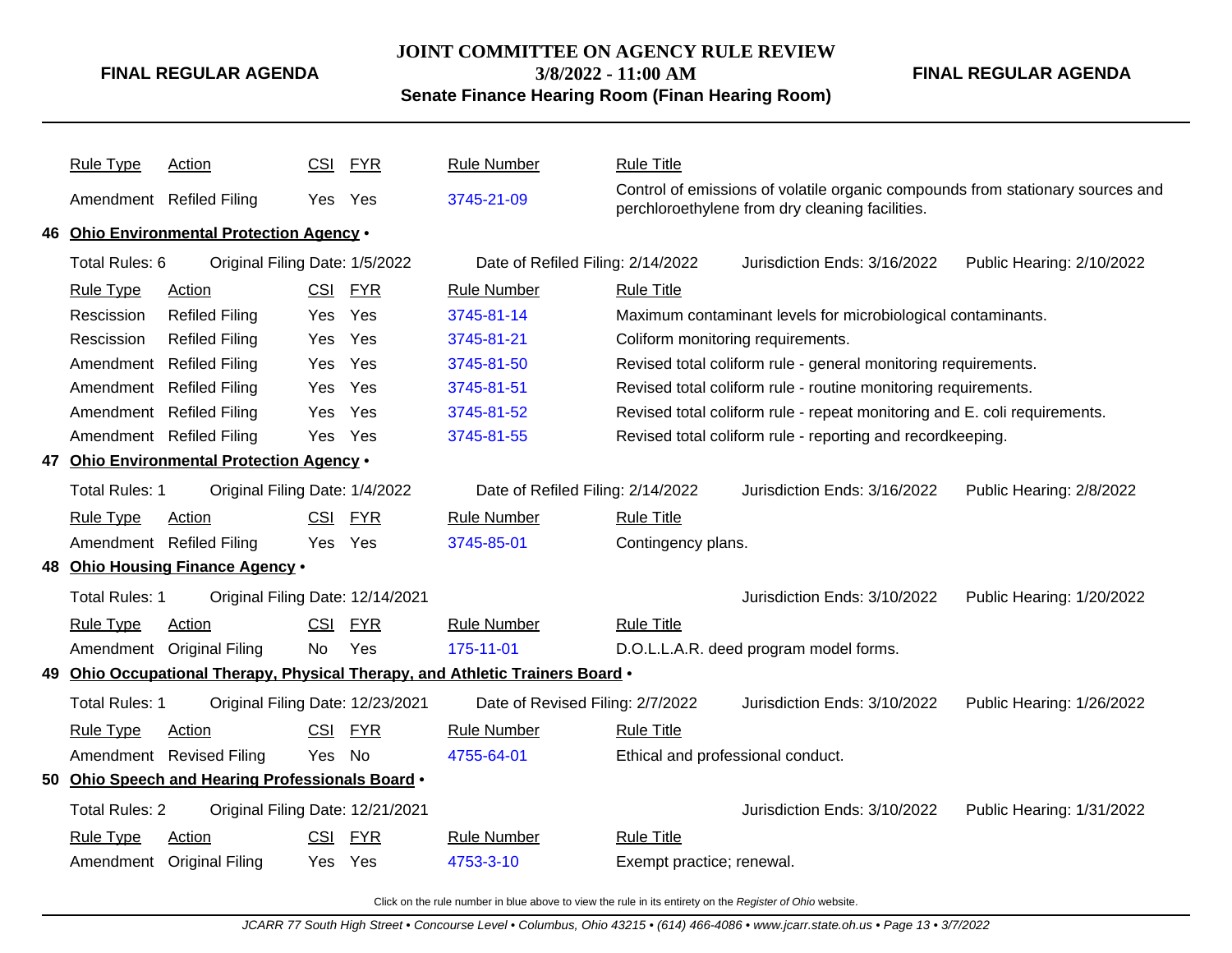**FINAL REGULAR AGENDA**

**3/8/2022 - 11:00 AM**

**Senate Finance Hearing Room (Finan Hearing Room)**

**FINAL REGULAR AGENDA**

|                         | Amendment Original Filing                        | Yes.       | Yes        | 4753-7-02          | Supervision requirements; aides.                                                                         |
|-------------------------|--------------------------------------------------|------------|------------|--------------------|----------------------------------------------------------------------------------------------------------|
|                         | 51 Ohio Speech and Hearing Professionals Board . |            |            |                    |                                                                                                          |
| <b>Total Rules: 2</b>   | Original Filing Date: 12/30/2021                 |            |            |                    | Jurisdiction Ends: 3/10/2022<br>Public Hearing: 1/31/2022                                                |
| <b>Rule Type</b>        | Action                                           | <b>CSI</b> | <b>FYR</b> | <b>Rule Number</b> | <b>Rule Title</b>                                                                                        |
|                         | Amendment Original Filing                        | Yes        | Yes        | 4753-3-10          | Exempt practice; renewal.                                                                                |
|                         | Amendment Original Filing                        | Yes Yes    |            | 4753-7-02          | Supervision requirements; aides.                                                                         |
|                         | 52 Opportunities for Ohioans with Disabilities . |            |            |                    |                                                                                                          |
| <b>Total Rules: 2</b>   | Original Filing Date: 1/10/2022                  |            |            |                    | Jurisdiction Ends: 3/16/2022<br>Public Hearing: 2/10/2022                                                |
| <b>Rule Type</b>        | Action                                           | <b>CSI</b> | <b>FYR</b> | <b>Rule Number</b> | <b>Rule Title</b>                                                                                        |
| Rescission              | <b>Original Filing</b>                           | Yes        | Yes        | 3304-2-53          | Qualifications and standards for service providers and vendors.                                          |
| New Rule                | <b>Original Filing</b>                           | Yes        | No         | 3304-2-53          | Qualifications and standards for service providers and vendors.                                          |
| 53 Secretary of State . |                                                  |            |            |                    |                                                                                                          |
| Total Rules: 6          | Original Filing Date: 1/10/2022                  |            |            |                    | Jurisdiction Ends: 3/16/2022<br>Public Hearing: 2/11/2022                                                |
| <b>Rule Type</b>        | <b>Action</b>                                    | <b>CSI</b> | <b>FYR</b> | <b>Rule Number</b> | <b>Rule Title</b>                                                                                        |
| Amendment               | <b>Original Filing</b>                           | No.        | Yes        | $111 - 1 - 01$     | Public notice of the adoption, amendment, or rescission of rules.                                        |
| Amendment               | <b>Original Filing</b>                           | No         | Yes        | $111 - 1 - 02$     | Confidential personal information systems.                                                               |
| Rescission              | <b>Original Filing</b>                           | No.        | Yes        | $111 - 1 - 03$     | Safe at home address confidentiality program.                                                            |
| Rescission              | <b>Original Filing</b>                           | No.        | Yes        | $111 - 1 - 04$     | Safe at home address confidentiality program application.                                                |
| Amendment               | <b>Original Filing</b>                           | No.        | Yes        | $111 - 1 - 05$     | Safe at home address confidentiality program participant certification and renewal.                      |
|                         | Amendment Original Filing                        | No.        | Yes        | $111 - 1 - 06$     | Service of process.                                                                                      |
|                         | 54 Secretary of State . Elections                |            |            |                    |                                                                                                          |
| <b>Total Rules: 7</b>   | Original Filing Date: 1/10/2022                  |            |            |                    | Jurisdiction Ends: 3/16/2022<br>Public Hearing:                                                          |
| <b>Rule Type</b>        | Action                                           | <b>CSI</b> | <b>FYR</b> | <b>Rule Number</b> | <b>Rule Title</b>                                                                                        |
| Amendment               | <b>Original Filing</b>                           | No.        | Yes        | 111:3-5-01         | Scope of rules.                                                                                          |
| Amendment               | <b>Original Filing</b>                           | No.        | Yes        | 111:3-5-02         | Submission of plan.                                                                                      |
| Amendment               | <b>Original Filing</b>                           | No         | Yes        | 111:3-5-03         | Registration opportunities.                                                                              |
| Amendment               | <b>Original Filing</b>                           | No.        | Yes        | 111:3-5-04         | Employees.                                                                                               |
| Amendment               | <b>Original Filing</b>                           | No.        | Yes        | 111:3-5-05         | Transmittal of forms.                                                                                    |
| Amendment               | <b>Original Filing</b>                           | No         | Yes        | 111:3-5-06         | Registration and transmittal forms to be prescribed.                                                     |
|                         |                                                  |            |            |                    | Click on the rule number in blue above to view the rule in its entirety on the Register of Ohio website. |

JCARR 77 South High Street • Concourse Level • Columbus, Ohio 43215 • (614) 466-4086 • www.jcarr.state.oh.us • Page 14 • 3/7/2022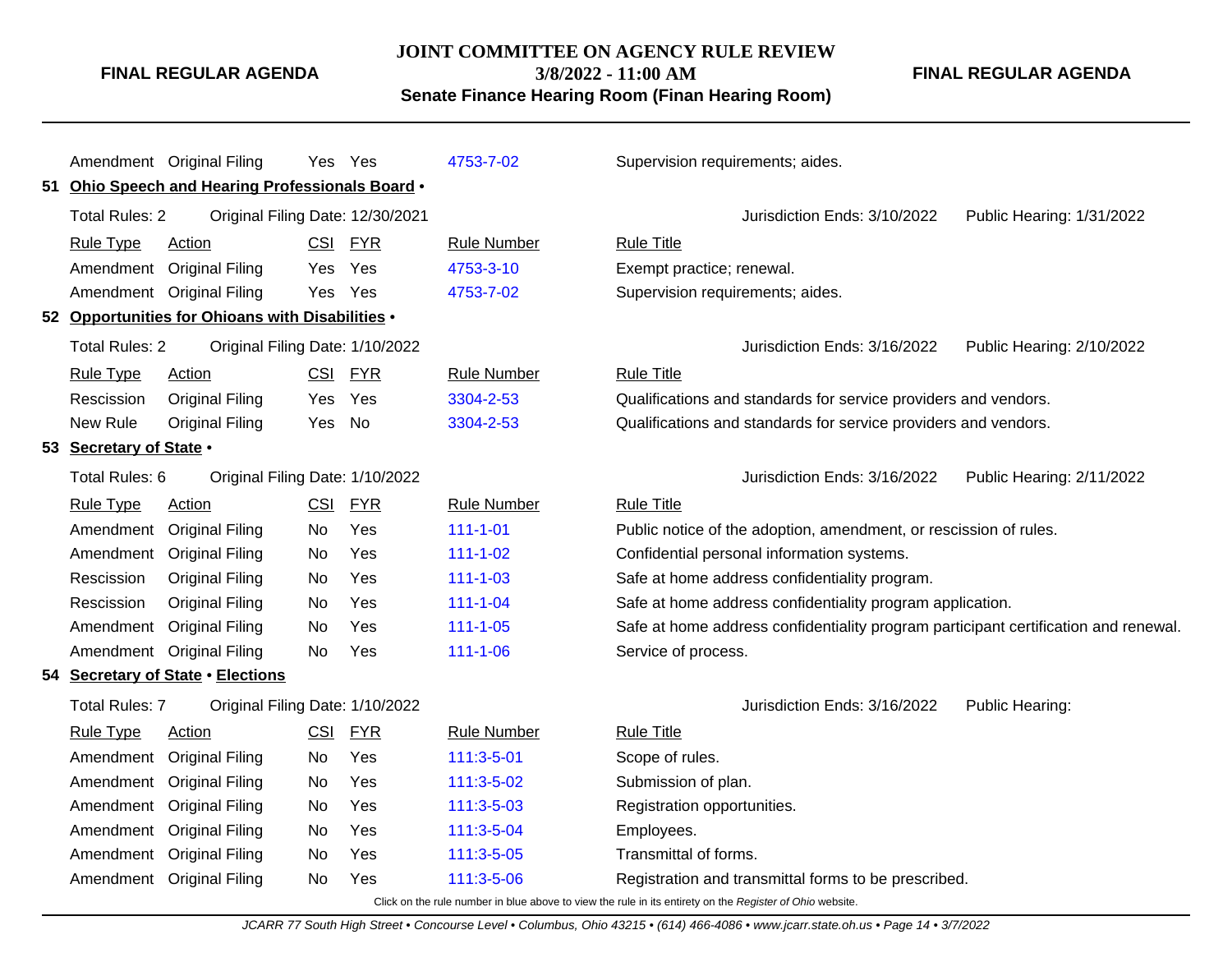### **JOINT COMMITTEE ON AGENCY RULE REVIEW**

**3/8/2022 - 11:00 AM**

**Senate Finance Hearing Room (Finan Hearing Room)**

**FINAL REGULAR AGENDA**

|                  | Amendment Original Filing         | No. | Yes        | 111:3-5-07         | Voter registration - bureau of motor vehicles.                                                                                                                                                                                  |
|------------------|-----------------------------------|-----|------------|--------------------|---------------------------------------------------------------------------------------------------------------------------------------------------------------------------------------------------------------------------------|
|                  | 55 Secretary of State · Elections |     |            |                    |                                                                                                                                                                                                                                 |
| Total Rules: 38  | Original Filing Date: 1/10/2022   |     |            |                    | Jurisdiction Ends: 3/16/2022<br>Public Hearing: 2/11/2022                                                                                                                                                                       |
| <b>Rule Type</b> | Action                            | CSI | <b>FYR</b> | <b>Rule Number</b> | <b>Rule Title</b>                                                                                                                                                                                                               |
|                  | Amendment Original Filing         | No. | Yes        | $111:3 - 1 - 01$   | Issuance of directives.                                                                                                                                                                                                         |
|                  | Amendment Original Filing         | No  | Yes        | $111:3-2-01$       | Definitions.                                                                                                                                                                                                                    |
|                  | Amendment Original Filing         | No  | Yes        | 111:3-2-02         | Placing a board of elections under official oversight.                                                                                                                                                                          |
|                  | Amendment Original Filing         | No  | Yes        | $111:3 - 2 - 03$   | Period of oversight.                                                                                                                                                                                                            |
|                  | Amendment Original Filing         | No  | Yes        | 111:3-2-04         | Terms of oversight.                                                                                                                                                                                                             |
|                  | Amendment Original Filing         | No  | Yes        | 111:3-2-05         | Transition from oversight.                                                                                                                                                                                                      |
|                  | Amendment Original Filing         | No  | Yes        | 111:3-3-02         | Eligibility.                                                                                                                                                                                                                    |
|                  | Amendment Original Filing         | No  | Yes        | 111:3-3-04         | Repayment of loans.                                                                                                                                                                                                             |
|                  | Amendment Original Filing         | No  | Yes        | $111:3 - 4 - 01$   | Converting voter registration applications into electronic files.                                                                                                                                                               |
|                  | Amendment Original Filing         | No  | Yes        | 111:3-4-02         | Entering voter registration records into the statewide voter registration database on<br>an expedited basis.                                                                                                                    |
|                  | Amendment Original Filing         | No  | Yes        | $111:3 - 4 - 03$   | Removing canceled voter registration records.                                                                                                                                                                                   |
|                  | Amendment Original Filing         | No  | Yes        | 111:3-4-04         | Persons authorized to update statewide voter registration database.                                                                                                                                                             |
|                  | Amendment Original Filing         | No  | Yes        | 111:3-4-05         | Conducting annual audits of the statewide voter registration database.                                                                                                                                                          |
|                  | Amendment Original Filing         | No  | Yes        | 111:3-4-06         | Data sharing.                                                                                                                                                                                                                   |
| Rescission       | <b>Original Filing</b>            | No  | Yes        | 111:3-4-07         | Safe at home confidential voter registration record.                                                                                                                                                                            |
|                  | Amendment Original Filing         | No  | Yes        | 111:3-6-02         | Definitions.                                                                                                                                                                                                                    |
|                  | Amendment Original Filing         | No  | Yes        | 111:3-6-03         | Processing voter registration applications by designated agencies, other<br>registration agencies and deputy registrars of motor vehicles.                                                                                      |
|                  | Amendment Original Filing         | No  | Yes        | 111:3-6-04         | Processing voter registration applications received electronically from designated<br>agencies, other registration agencies and deputy registrars of motor vehicles by the<br>secretary of state.                               |
|                  | Amendment Original Filing         | No. | Yes        | 111:3-6-05         | Training for agencies conducting voter registration activities.                                                                                                                                                                 |
|                  | Amendment Original Filing         | No  | Yes        | 111:3-6-06         | Training for boards of elections.                                                                                                                                                                                               |
|                  | Amendment Original Filing         | No  | Yes        | 111:3-6-07         | Processing voter registration applications received from the secretary of state<br>electronically and from designated agencies, other registration agencies and<br>deputy registrars of motor vehicles, by boards of elections. |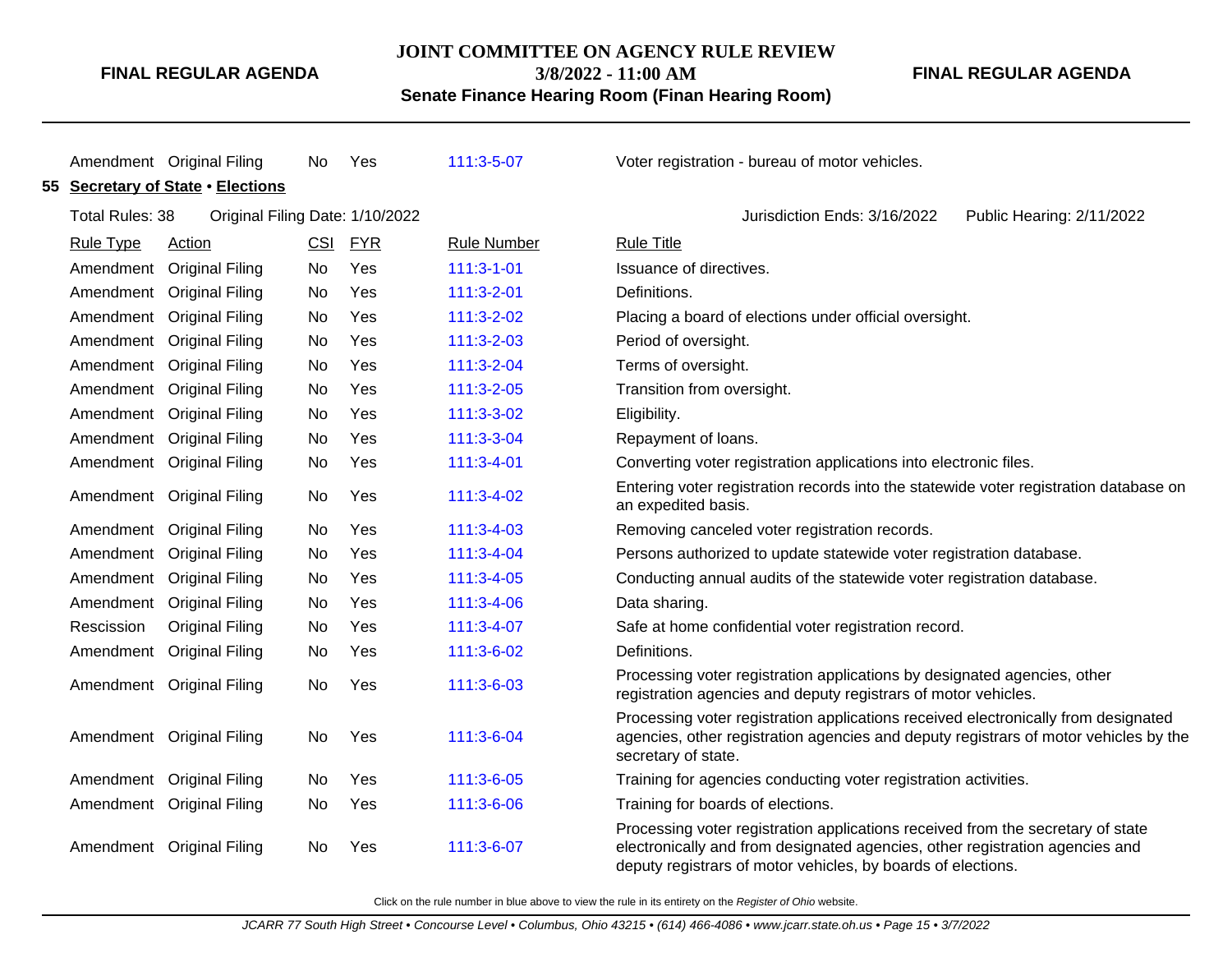### **JOINT COMMITTEE ON AGENCY RULE REVIEW**

**3/8/2022 - 11:00 AM**

### **Senate Finance Hearing Room (Finan Hearing Room)**

Amendment Original Filing No Yes [111:3-6-08](http://www.registerofohio.state.oh.us/jsps/publicdisplayrules/processPublicDisplayRules.jsp?entered_rule_no=111:3-6-08&doWhat=GETBYRULENUM&raID=0) Prohibitions. Amendment Original Filing No Yes [111:3-7-01](http://www.registerofohio.state.oh.us/jsps/publicdisplayrules/processPublicDisplayRules.jsp?entered_rule_no=111:3-7-01&doWhat=GETBYRULENUM&raID=0) Compensation of precinct election officials. Amendment Original Filing No Yes [111:3-7-02](http://www.registerofohio.state.oh.us/jsps/publicdisplayrules/processPublicDisplayRules.jsp?entered_rule_no=111:3-7-02&doWhat=GETBYRULENUM&raID=0) Changes in locations of precinct polling places and notification to the secretary of state. Amendment Original Filing No Yes [111:3-8-01](http://www.registerofohio.state.oh.us/jsps/publicdisplayrules/processPublicDisplayRules.jsp?entered_rule_no=111:3-8-01&doWhat=GETBYRULENUM&raID=0) Notice of meetings of Ohio ballot board. Amendment Original Filing No Yes [111:3-9-01](http://www.registerofohio.state.oh.us/jsps/publicdisplayrules/processPublicDisplayRules.jsp?entered_rule_no=111:3-9-01&doWhat=GETBYRULENUM&raID=0) Notice of meetings. Amendment Original Filing No Yes [111:3-9-02](http://www.registerofohio.state.oh.us/jsps/publicdisplayrules/processPublicDisplayRules.jsp?entered_rule_no=111:3-9-02&doWhat=GETBYRULENUM&raID=0) Application requirements; generally. Amendment Original Filing No Yes [111:3-9-03](http://www.registerofohio.state.oh.us/jsps/publicdisplayrules/processPublicDisplayRules.jsp?entered_rule_no=111:3-9-03&doWhat=GETBYRULENUM&raID=0) Application fee. Amendment Original Filing No Yes [111:3-9-06](http://www.registerofohio.state.oh.us/jsps/publicdisplayrules/processPublicDisplayRules.jsp?entered_rule_no=111:3-9-06&doWhat=GETBYRULENUM&raID=0) Demonstration and approval of equipment; generally. Amendment Original Filing No Yes [111:3-9-07](http://www.registerofohio.state.oh.us/jsps/publicdisplayrules/processPublicDisplayRules.jsp?entered_rule_no=111:3-9-07&doWhat=GETBYRULENUM&raID=0) Demonstration procedure. Amendment Original Filing No Yes [111:3-9-08](http://www.registerofohio.state.oh.us/jsps/publicdisplayrules/processPublicDisplayRules.jsp?entered_rule_no=111:3-9-08&doWhat=GETBYRULENUM&raID=0) Certification; mandatory requirements. Amendment Original Filing No Yes [111:3-9-10](http://www.registerofohio.state.oh.us/jsps/publicdisplayrules/processPublicDisplayRules.jsp?entered_rule_no=111:3-9-10&doWhat=GETBYRULENUM&raID=0) Bond. Amendment Original Filing No Yes [111:3-9-11](http://www.registerofohio.state.oh.us/jsps/publicdisplayrules/processPublicDisplayRules.jsp?entered_rule_no=111:3-9-11&doWhat=GETBYRULENUM&raID=0) Enhancements and significant adjustments; duties. Rescission Original Filing No Yes [111:3-9-12](http://www.registerofohio.state.oh.us/jsps/publicdisplayrules/processPublicDisplayRules.jsp?entered_rule_no=111:3-9-12&doWhat=GETBYRULENUM&raID=0) Updated manuals; duties. Amendment Original Filing No Yes [111:3-9-14](http://www.registerofohio.state.oh.us/jsps/publicdisplayrules/processPublicDisplayRules.jsp?entered_rule_no=111:3-9-14&doWhat=GETBYRULENUM&raID=0) Re-examination; periodic. Amendment Original Filing No Yes [111:3-9-16](http://www.registerofohio.state.oh.us/jsps/publicdisplayrules/processPublicDisplayRules.jsp?entered_rule_no=111:3-9-16&doWhat=GETBYRULENUM&raID=0) Withdrawal of certification; procedure. Amendment Original Filing No Yes [111:3-9-17](http://www.registerofohio.state.oh.us/jsps/publicdisplayrules/processPublicDisplayRules.jsp?entered_rule_no=111:3-9-17&doWhat=GETBYRULENUM&raID=0) Reconsideration hearing; procedure. Amendment Original Filing No Yes [111:3-9-18](http://www.registerofohio.state.oh.us/jsps/publicdisplayrules/processPublicDisplayRules.jsp?entered_rule_no=111:3-9-18&doWhat=GETBYRULENUM&raID=0) Standards for voter verified paper audit trail. Total Rules: 1 Original Filing Date: 1/10/2022 Date of Revised Filing: 2/7/2022 Jurisdiction Ends: 3/16/2022 Public Hearing: 2/11/2022 Rule Type Action **CSI FYR** Rule Number Rule Title Rescission Revised Filing No Yes [111:3-9-05](http://www.registerofohio.state.oh.us/jsps/publicdisplayrules/processPublicDisplayRules.jsp?entered_rule_no=111:3-9-05&doWhat=GETBYRULENUM&raID=0) Operations manual: submission. **56 State Board of Pharmacy** • **Distributors of Dangerous Drugs** Total Rules: 2 Original Filing Date: 1/12/2022 **Jurisdiction Ends: 3/18/2022** Public Hearing: 2/18/2022 Rule Type Action CSI FYR Rule Number Rule Title Amendment Original Filing Yes Yes [4729:6-2-01](http://www.registerofohio.state.oh.us/jsps/publicdisplayrules/processPublicDisplayRules.jsp?entered_rule_no=4729:6-2-01&doWhat=GETBYRULENUM&raID=0) Responsible person - drug distributor. Amendment Original Filing Yes Yes [4729:6-4-01](http://www.registerofohio.state.oh.us/jsps/publicdisplayrules/processPublicDisplayRules.jsp?entered_rule_no=4729:6-4-01&doWhat=GETBYRULENUM&raID=0) Disciplinary actions. Total Rules: 1 Original Filing Date: 1/12/2022 Date of Revised Filing: 1/21/2022 Jurisdiction Ends: 3/18/2022 Public Hearing: 2/18/2022 Rule Type Action **CSI FYR** Rule Number Rule Title

**57 State Board of Pharmacy** • **Pharmacists**

Click on the rule number in blue above to view the rule in its entirety on the Register of Ohio website.

Amendment Revised Filing Yes Yes [4729:6-1-01](http://www.registerofohio.state.oh.us/jsps/publicdisplayrules/processPublicDisplayRules.jsp?entered_rule_no=4729:6-1-01&doWhat=GETBYRULENUM&raID=0) Definitions - distributors of dangerous drugs.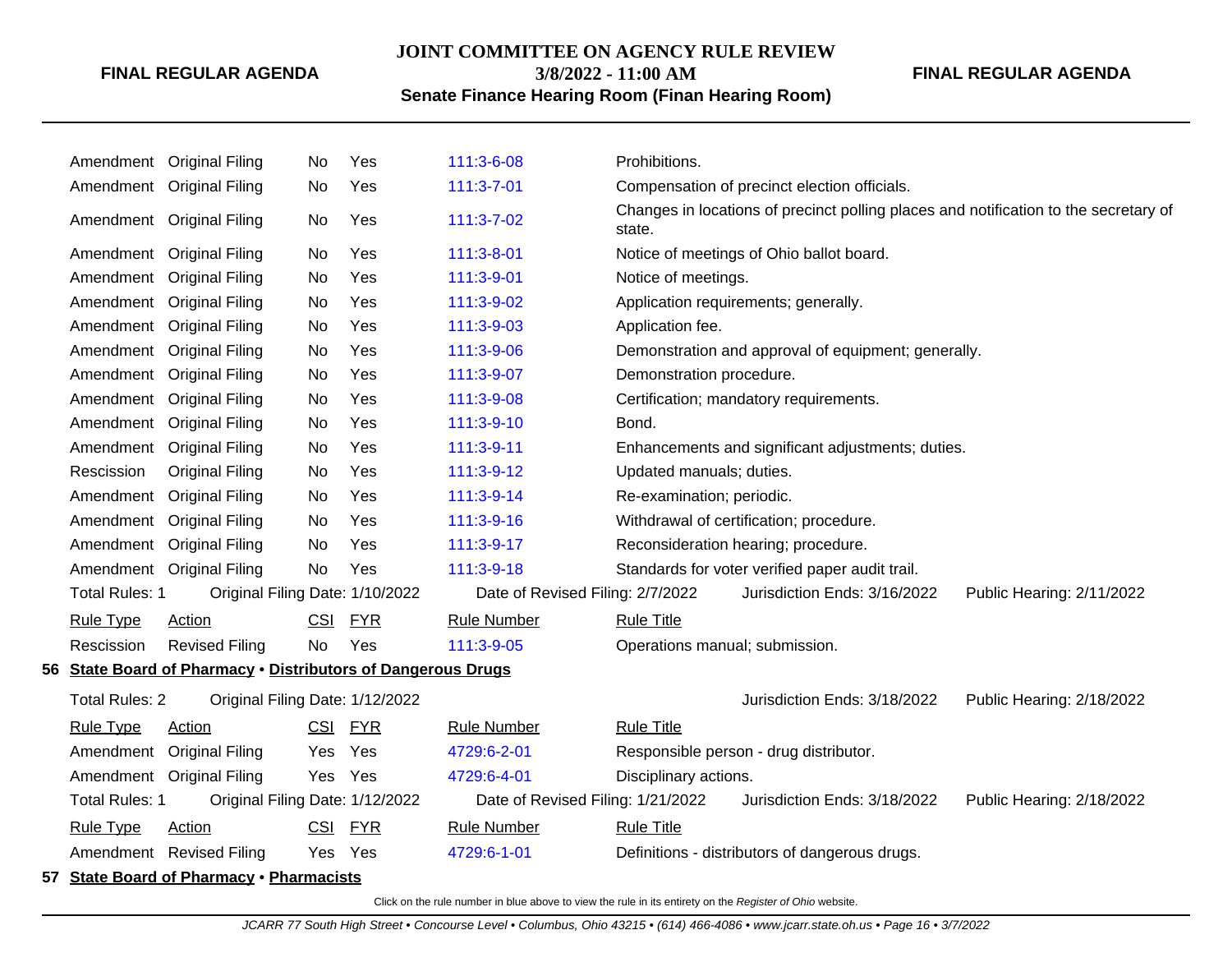### **JOINT COMMITTEE ON AGENCY RULE REVIEW**

**3/8/2022 - 11:00 AM**

**Senate Finance Hearing Room (Finan Hearing Room)**

**FINAL REGULAR AGENDA**

| <b>Total Rules: 4</b> | Original Filing Date: 1/12/2022                   |            |            |                                   |                                 | Jurisdiction Ends: 3/18/2022                            | Public Hearing: 2/18/2022 |
|-----------------------|---------------------------------------------------|------------|------------|-----------------------------------|---------------------------------|---------------------------------------------------------|---------------------------|
| <b>Rule Type</b>      | <b>Action</b>                                     |            | CSI FYR    | <b>Rule Number</b>                | <b>Rule Title</b>               |                                                         |                           |
| Amendment             | <b>Original Filing</b>                            | Yes Yes    |            | 4729:1-2-02                       |                                 | Criteria for licensure by reciprocity.                  |                           |
| New Rule              | <b>Original Filing</b>                            | Yes        | No         | 4729:1-3-07                       |                                 | Dispensing nicotine replacement therapy by pharmacists. |                           |
| Amendment             | <b>Original Filing</b>                            | Yes        | Yes        | 4729:1-4-01                       | Disciplinary actions.           |                                                         |                           |
|                       | Amendment Original Filing                         | Yes        | Yes        | 4729:1-4-02                       | Duty to report.                 |                                                         |                           |
| Total Rules: 1        | Original Filing Date: 1/12/2022                   |            |            | Date of Revised Filing: 1/21/2022 |                                 | Jurisdiction Ends: 3/18/2022                            | Public Hearing: 2/18/2022 |
| <b>Rule Type</b>      | <b>Action</b>                                     |            | CSI FYR    | <b>Rule Number</b>                | <b>Rule Title</b>               |                                                         |                           |
|                       | Amendment Revised Filing                          | Yes        | Yes        | 4729:1-1-01                       | Definitions - pharmacists.      |                                                         |                           |
|                       | 58 State Board of Pharmacy . Pharmacy Interns     |            |            |                                   |                                 |                                                         |                           |
| <b>Total Rules: 2</b> | Original Filing Date: 1/12/2022                   |            |            |                                   |                                 | Jurisdiction Ends: 3/18/2022                            | Public Hearing: 2/18/2022 |
| <b>Rule Type</b>      | Action                                            |            | CSI FYR    | <b>Rule Number</b>                | <b>Rule Title</b>               |                                                         |                           |
| Amendment             | <b>Original Filing</b>                            | Yes        | Yes        | 4729:2-4-01                       | Disciplinary actions.           |                                                         |                           |
|                       | Amendment Original Filing                         | Yes        | Yes        | 4729:2-4-02                       | Duty to report.                 |                                                         |                           |
| Total Rules: 1        | Original Filing Date: 1/12/2022                   |            |            | Date of Revised Filing: 1/21/2022 |                                 | Jurisdiction Ends: 3/18/2022                            | Public Hearing: 2/18/2022 |
| <b>Rule Type</b>      | Action                                            |            | CSI FYR    | <b>Rule Number</b>                | <b>Rule Title</b>               |                                                         |                           |
|                       | Amendment Revised Filing                          | Yes Yes    |            | 4729:2-1-01                       | Definitions - pharmacy interns. |                                                         |                           |
|                       | 59 State Board of Pharmacy . Pharmacy Technicians |            |            |                                   |                                 |                                                         |                           |
| <b>Total Rules: 2</b> | Original Filing Date: 4/27/2021                   |            |            | Date of Refiled Filing: 2/11/2022 |                                 | Jurisdiction Ends: 3/13/2022                            | Public Hearing: 6/3/2021  |
| <b>Rule Type</b>      | Action                                            | CSI        | FYR        | <b>Rule Number</b>                | <b>Rule Title</b>               |                                                         |                           |
|                       | Amendment Refiled Filing                          | Yes        | Yes        | 4729:3-2-01                       | Registration procedures.        |                                                         |                           |
|                       | Amendment Refiled Filing                          | Yes Yes    |            | 4729:3-2-03                       | Renewal procedures.             |                                                         |                           |
|                       | 60 State Board of Pharmacy . Pharmacy Technicians |            |            |                                   |                                 |                                                         |                           |
| Total Rules: 1        | Original Filing Date: 1/12/2022                   |            |            |                                   |                                 | Jurisdiction Ends: 3/18/2022                            | Public Hearing: 2/18/2022 |
| <b>Rule Type</b>      | Action                                            | <b>CSI</b> | <b>FYR</b> | <b>Rule Number</b>                | <b>Rule Title</b>               |                                                         |                           |
| Amendment             | <b>Original Filing</b>                            | Yes        | Yes        | 4729:3-4-02                       | Duty to report.                 |                                                         |                           |
| <b>Total Rules: 1</b> | Original Filing Date: 1/12/2022                   |            |            | Date of Revised Filing: 1/21/2022 |                                 | Jurisdiction Ends: 3/18/2022                            | Public Hearing: 2/18/2022 |
| <b>Rule Type</b>      | Action                                            |            | CSI FYR    | <b>Rule Number</b>                | <b>Rule Title</b>               |                                                         |                           |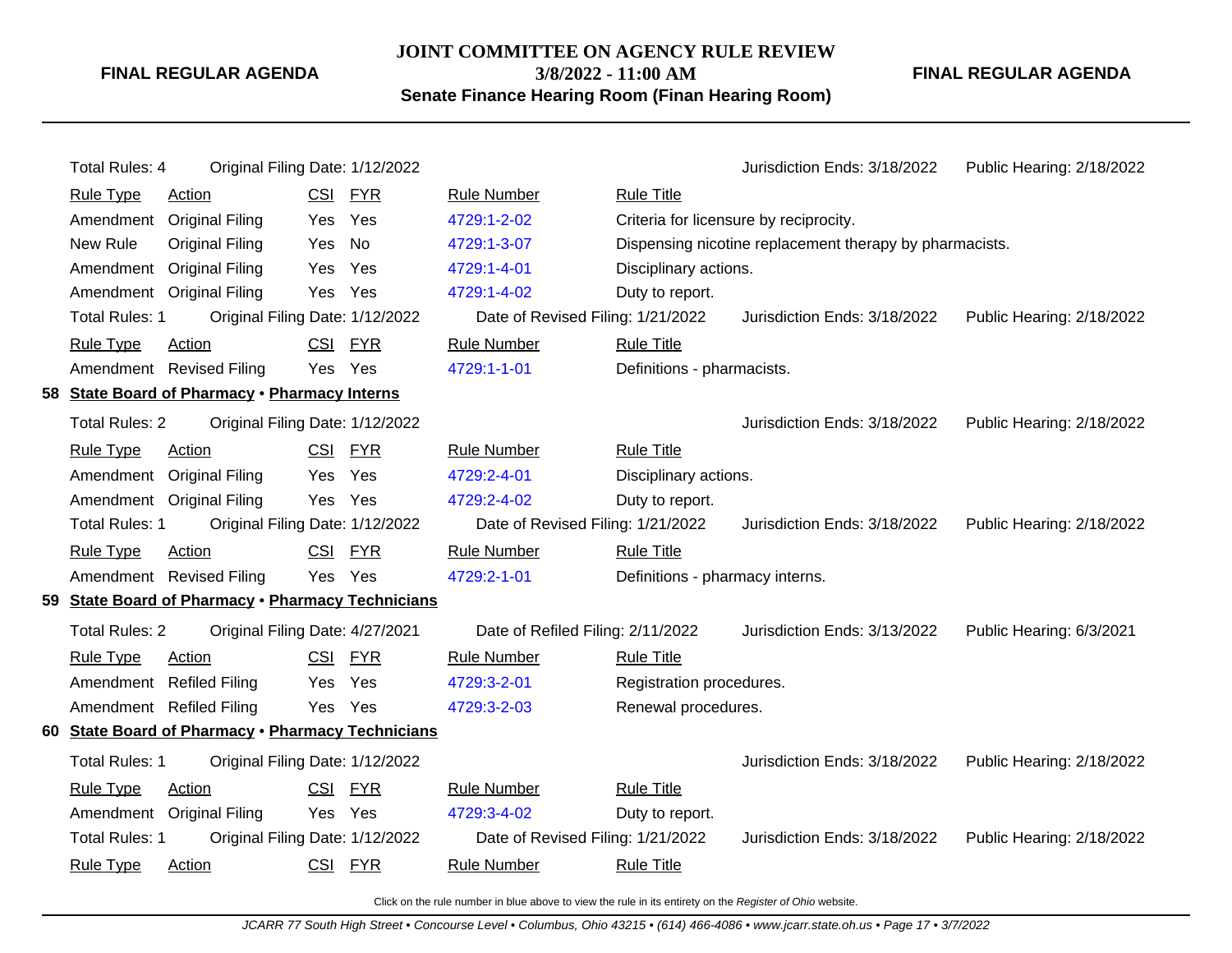#### **JOINT COMMITTEE ON AGENCY RULE REVIEW**

**3/8/2022 - 11:00 AM**

**FINAL REGULAR AGENDA**

**Senate Finance Hearing Room (Finan Hearing Room)**

Amendment Revised Filing Yes Yes [4729:3-4-01](http://www.registerofohio.state.oh.us/jsps/publicdisplayrules/processPublicDisplayRules.jsp?entered_rule_no=4729:3-4-01&doWhat=GETBYRULENUM&raID=0) Disciplinary actions. **61 State Board of Pharmacy** • Total Rules: 1 Original Filing Date: 1/12/2022 Date of Revised Filing: 2/7/2022 Jurisdiction Ends: 3/18/2022 Public Hearing: 2/18/2022 Rule Type Action **CSI FYR** Rule Number Rule Title New Rule Revised Filing Yes No [4729-3-01](http://www.registerofohio.state.oh.us/jsps/publicdisplayrules/processPublicDisplayRules.jsp?entered_rule_no=4729-3-01&doWhat=GETBYRULENUM&raID=0) Disqualifying offenses. **62 State Board of Pharmacy** • **Terminal Distributors of Dangerous Drugs** Total Rules: 3 Original Filing Date: 1/12/2022 Jurisdiction Ends: 3/18/2022 Public Hearing: 2/18/2022 Rule Type Action **CSI FYR** Rule Number Rule Title Amendment Original Filing Yes Yes [4729:5-2-01](http://www.registerofohio.state.oh.us/jsps/publicdisplayrules/processPublicDisplayRules.jsp?entered_rule_no=4729:5-2-01&doWhat=GETBYRULENUM&raID=0) Responsible person - terminal distributor. Amendment Original Filing Yes Yes [4729:5-4-01](http://www.registerofohio.state.oh.us/jsps/publicdisplayrules/processPublicDisplayRules.jsp?entered_rule_no=4729:5-4-01&doWhat=GETBYRULENUM&raID=0) Disciplinary actions. Amendment Original Filing Yes Yes [4729:5-21-02](http://www.registerofohio.state.oh.us/jsps/publicdisplayrules/processPublicDisplayRules.jsp?entered_rule_no=4729:5-21-02&doWhat=GETBYRULENUM&raID=0) Personally furnishing dangerous drugs from an opioid treatment program. Total Rules: 1 Original Filing Date: 1/12/2022 Date of Revised Filing: 1/21/2022 Jurisdiction Ends: 3/18/2022 Public Hearing: 2/18/2022 Rule Type Action **CSI FYR** Rule Number Rule Title Amendment Revised Filing Yes Yes [4729:5-1-01](http://www.registerofohio.state.oh.us/jsps/publicdisplayrules/processPublicDisplayRules.jsp?entered_rule_no=4729:5-1-01&doWhat=GETBYRULENUM&raID=0) Definitions - terminal distributors of dangerous drugs. **63 State Board of Psychology** • Total Rules: 4 Original Filing Date: 12/21/2021 Jurisdiction Ends: 3/10/2022 Public Hearing: 1/28/2022 Rule Type Action **CSI FYR** Rule Number Rule Title Amendment Original Filing Yes No [4732-9-01](http://www.registerofohio.state.oh.us/jsps/publicdisplayrules/processPublicDisplayRules.jsp?entered_rule_no=4732-9-01&doWhat=GETBYRULENUM&raID=0) Requirements for admission to the examination for a psychologist license. Amendment Original Filing Yes No [4732-9-02](http://www.registerofohio.state.oh.us/jsps/publicdisplayrules/processPublicDisplayRules.jsp?entered_rule_no=4732-9-02&doWhat=GETBYRULENUM&raID=0) Requirements for admission to the examination for a school psychologist license. Amendment Original Filing Yes No [4732-13-03](http://www.registerofohio.state.oh.us/jsps/publicdisplayrules/processPublicDisplayRules.jsp?entered_rule_no=4732-13-03&doWhat=GETBYRULENUM&raID=0) Supervision definitions. Amendment Original Filing Yes No [4732-17-01](http://www.registerofohio.state.oh.us/jsps/publicdisplayrules/processPublicDisplayRules.jsp?entered_rule_no=4732-17-01&doWhat=GETBYRULENUM&raID=0) General rules of professional conduct pursuant to section 4732.17 of the Revised Code. **64 State Board of Psychology - Certified Ohio Behavior Analysts** • Total Rules: 3 Original Filing Date: 12/21/2021 Jurisdiction Ends: 3/10/2022 Public Hearing: 1/28/2022 Rule Type Action **CSI FYR** Rule Number Rule Title Amendment Original Filing Yes No [4783-4-01](http://www.registerofohio.state.oh.us/jsps/publicdisplayrules/processPublicDisplayRules.jsp?entered_rule_no=4783-4-01&doWhat=GETBYRULENUM&raID=0) Requirements for certification as a certified Ohio behavior analyst. Amendment Original Filing Yes No [4783-6-02](http://www.registerofohio.state.oh.us/jsps/publicdisplayrules/processPublicDisplayRules.jsp?entered_rule_no=4783-6-02&doWhat=GETBYRULENUM&raID=0) Requirements pertaining to supervision. Amendment Original Filing Yes No [4783-7-01](http://www.registerofohio.state.oh.us/jsps/publicdisplayrules/processPublicDisplayRules.jsp?entered_rule_no=4783-7-01&doWhat=GETBYRULENUM&raID=0) General rules of professional conduct pursuant to section 4783.09 of the Revised Code.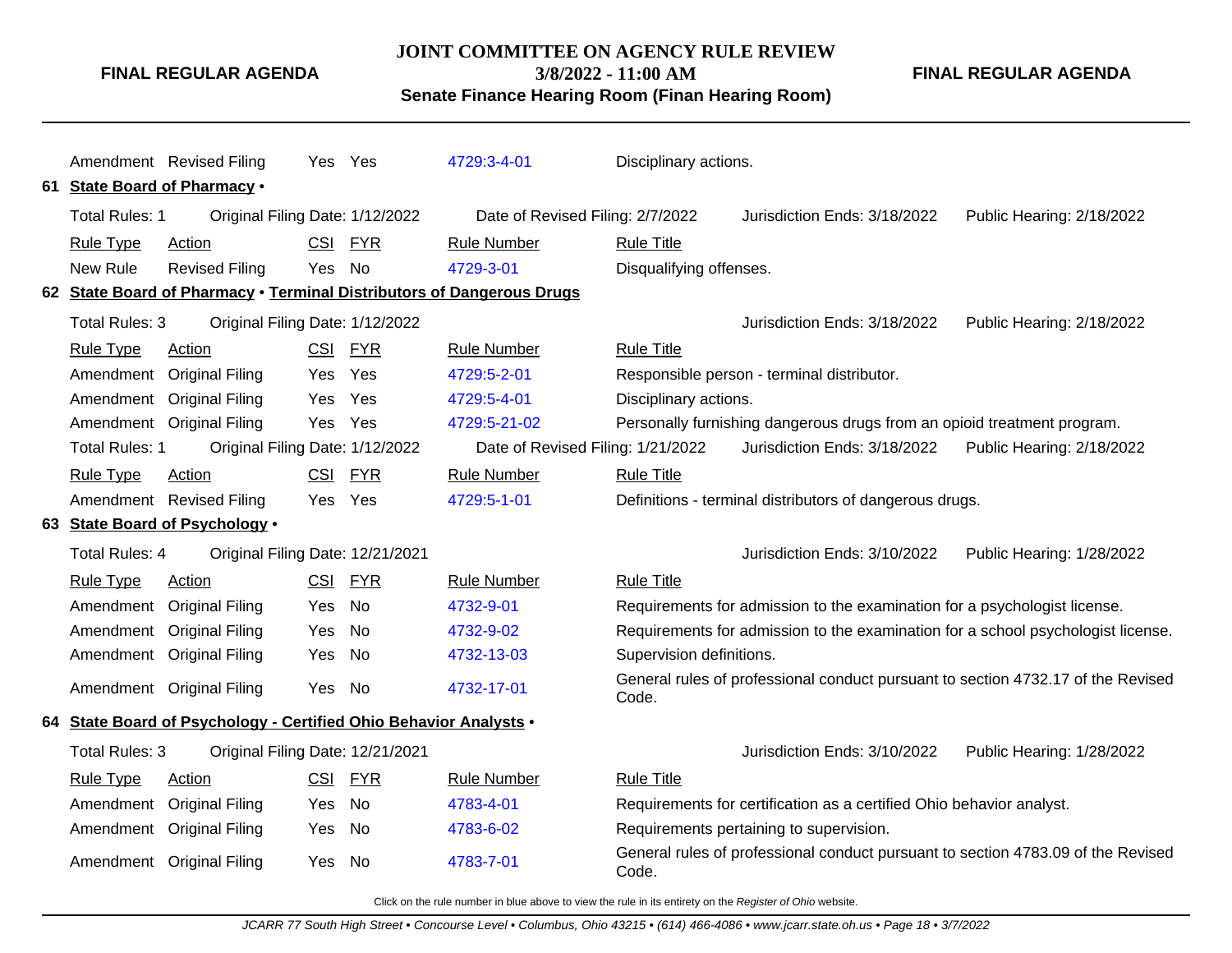**FINAL REGULAR AGENDA**

**3/8/2022 - 11:00 AM**

**Senate Finance Hearing Room (Finan Hearing Room)**

**FINAL REGULAR AGENDA**

| 65  |                       | State Cosmetology and Barber Board .        |                                  |                    |                            |                                                           |                           |
|-----|-----------------------|---------------------------------------------|----------------------------------|--------------------|----------------------------|-----------------------------------------------------------|---------------------------|
|     | <b>Total Rules: 1</b> |                                             | Original Filing Date: 12/28/2021 |                    |                            | Jurisdiction Ends: 3/10/2022                              | Public Hearing: 1/31/2022 |
|     | <b>Rule Type</b>      | Action                                      | CSI FYR                          | <b>Rule Number</b> | <b>Rule Title</b>          |                                                           |                           |
|     |                       | Amendment Original Filing                   | Yes No                           | 4713-3-03          | School layout.             |                                                           |                           |
| 66  |                       | <b>State Cosmetology and Barber Board .</b> |                                  |                    |                            |                                                           |                           |
|     | Total Rules: 3        |                                             | Original Filing Date: 12/28/2021 |                    |                            | Jurisdiction Ends: 3/10/2022                              | Public Hearing: 1/31/2022 |
|     | <b>Rule Type</b>      | <b>Action</b>                               | CSI<br><b>FYR</b>                | <b>Rule Number</b> | <b>Rule Title</b>          |                                                           |                           |
|     | Amendment             | <b>Original Filing</b>                      | Yes<br>Yes                       | 4713-5-13          | Transfer procedure.        |                                                           |                           |
|     |                       | Amendment Original Filing                   | Yes<br>Yes                       | 4713-5-21          | Instructor limitations.    |                                                           |                           |
|     |                       | Amendment Original Filing                   | Yes Yes                          | 4713-5-28          |                            | Attire for applicants taking examinations at the board.   |                           |
|     |                       | 67 State Cosmetology and Barber Board .     |                                  |                    |                            |                                                           |                           |
|     | <b>Total Rules: 2</b> |                                             | Original Filing Date: 12/28/2021 |                    |                            | Jurisdiction Ends: 3/10/2022                              | Public Hearing: 1/31/2022 |
|     | <b>Rule Type</b>      | Action                                      | CSI FYR                          | <b>Rule Number</b> | <b>Rule Title</b>          |                                                           |                           |
|     |                       | Amendment Original Filing                   | Yes<br>Yes                       | 4713-7-01          |                            | Processing of applications for licensing and examination. |                           |
|     |                       | Amendment Original Filing                   | Yes Yes                          | 4713-7-11          |                            | Temporary pre-examination work permit.                    |                           |
|     |                       | 68 State Cosmetology and Barber Board .     |                                  |                    |                            |                                                           |                           |
|     | <b>Total Rules: 3</b> |                                             | Original Filing Date: 12/28/2021 |                    |                            | Jurisdiction Ends: 3/10/2022                              | Public Hearing: 1/31/2022 |
|     | <b>Rule Type</b>      | Action                                      | CSI FYR                          | <b>Rule Number</b> | <b>Rule Title</b>          |                                                           |                           |
|     |                       | Amendment Original Filing                   | No<br>Yes                        | 4713-11-05         | Restrooms.                 |                                                           |                           |
|     | Amendment             | <b>Original Filing</b>                      | Yes<br>Yes.                      | 4713-11-08         |                            | Residential salons and barber shops.                      |                           |
|     |                       | Amendment Original Filing                   | Yes Yes                          | 4713-11-13         |                            | Temporary special occasion work permit.                   |                           |
| 69. |                       | <b>State Cosmetology and Barber Board .</b> |                                  |                    |                            |                                                           |                           |
|     | Total Rules: 1        |                                             | Original Filing Date: 12/28/2021 |                    |                            | Jurisdiction Ends: 3/10/2022                              | Public Hearing: 1/31/2022 |
|     | <b>Rule Type</b>      | <b>Action</b>                               | CSI<br><b>FYR</b>                | <b>Rule Number</b> | <b>Rule Title</b>          |                                                           |                           |
|     |                       | Amendment Original Filing                   | Yes No                           | 4713-15-11         | Proper laundering methods. |                                                           |                           |
|     |                       | 70 State Cosmetology and Barber Board .     |                                  |                    |                            |                                                           |                           |
|     | Total Rules: 1        |                                             | Original Filing Date: 12/28/2021 |                    |                            | Jurisdiction Ends: 3/10/2022                              | Public Hearing: 1/31/2022 |
|     | <b>Rule Type</b>      | Action                                      | <b>FYR</b><br><b>CSI</b>         | <b>Rule Number</b> | <b>Rule Title</b>          |                                                           |                           |
|     |                       |                                             |                                  |                    |                            |                                                           |                           |

Click on the rule number in blue above to view the rule in its entirety on the Register of Ohio website.

JCARR 77 South High Street • Concourse Level • Columbus, Ohio 43215 • (614) 466-4086 • www.jcarr.state.oh.us • Page 19 • 3/7/2022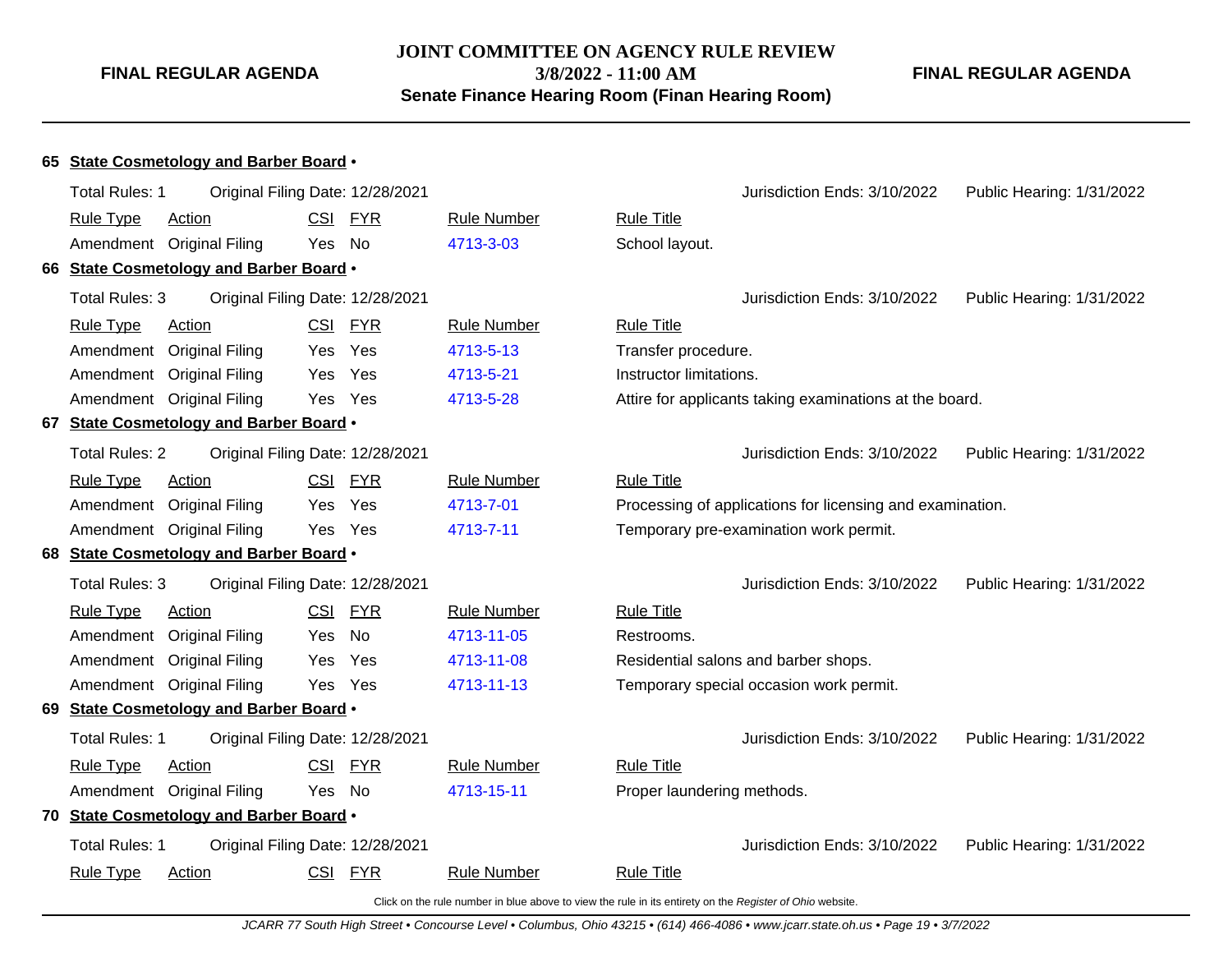**JOINT COMMITTEE ON AGENCY RULE REVIEW**

**3/8/2022 - 11:00 AM**

**Senate Finance Hearing Room (Finan Hearing Room)**

**FINAL REGULAR AGENDA**

|    |                         | Amendment Original Filing                     | Yes No     |            | 4713-19-08         | Resident tanning facilities. |                                                                                                                                                                     |                           |
|----|-------------------------|-----------------------------------------------|------------|------------|--------------------|------------------------------|---------------------------------------------------------------------------------------------------------------------------------------------------------------------|---------------------------|
| 71 |                         | <b>State Cosmetology and Barber Board •</b>   |            |            |                    |                              |                                                                                                                                                                     |                           |
|    | Total Rules: 1          | Original Filing Date: 12/28/2021              |            |            |                    |                              | Jurisdiction Ends: 3/10/2022                                                                                                                                        | Public Hearing: 1/31/2022 |
|    | <b>Rule Type</b>        | Action                                        |            | CSI FYR    | <b>Rule Number</b> | <b>Rule Title</b>            |                                                                                                                                                                     |                           |
|    |                         | Amendment Original Filing                     |            | Yes Yes    | 4713-21-09         |                              | Criteria for continuing education: courses, course instructors and eligible offering<br>entities to be: approved, denied approval, withdrawn, revoked or suspended. |                           |
|    |                         | 72 State Cosmetology and Barber Board .       |            |            |                    |                              |                                                                                                                                                                     |                           |
|    | Total Rules: 1          | Original Filing Date: 12/28/2021              |            |            |                    |                              | Jurisdiction Ends: 3/10/2022                                                                                                                                        | Public Hearing: 1/31/2022 |
|    | <b>Rule Type</b>        | Action                                        | <b>CSI</b> | <b>FYR</b> | <b>Rule Number</b> | <b>Rule Title</b>            |                                                                                                                                                                     |                           |
|    | New Rule                | <b>Original Filing</b>                        | Yes No     |            | 4713-1-18          |                              | Boutique services registration education.                                                                                                                           |                           |
|    |                         | 73 State Cosmetology and Barber Board .       |            |            |                    |                              |                                                                                                                                                                     |                           |
|    | Total Rules: 1          | Original Filing Date: 12/28/2021              |            |            |                    |                              | Jurisdiction Ends: 3/10/2022                                                                                                                                        | Public Hearing: 1/31/2022 |
|    | <b>Rule Type</b>        | <b>Action</b>                                 | <b>CSI</b> | <b>FYR</b> | <b>Rule Number</b> | <b>Rule Title</b>            |                                                                                                                                                                     |                           |
|    | New Rule                | <b>Original Filing</b>                        | <b>Yes</b> | <b>No</b>  | 4713-8-12          | Cosmetic therapy.            |                                                                                                                                                                     |                           |
|    | 74 State Dental Board . |                                               |            |            |                    |                              |                                                                                                                                                                     |                           |
|    | Total Rules: 3          | Original Filing Date: 12/2/2021               |            |            |                    |                              | Jurisdiction Ends: 3/10/2022                                                                                                                                        | Public Hearing: 1/11/2022 |
|    | <b>Rule Type</b>        | Action                                        | <b>CSI</b> | <b>FYR</b> | <b>Rule Number</b> | <b>Rule Title</b>            |                                                                                                                                                                     |                           |
|    | Amendment               | <b>Original Filing</b>                        | Yes        | Yes        | 4715-8-02          |                              | Sponsors of continuing education.                                                                                                                                   |                           |
|    | Amendment               | <b>Original Filing</b>                        | Yes        | Yes        | 4715-8-03          |                              | Standards for approval of biennial sponsors.                                                                                                                        |                           |
|    | Amendment               | <b>Original Filing</b>                        | Yes        | Yes        | 4715-8-04          |                              | Continuing education requirements for renewal or reinstatement.                                                                                                     |                           |
|    |                         | 75 State Veterinary Medical Licensing Board . |            |            |                    |                              |                                                                                                                                                                     |                           |
|    | Total Rules: 3          | Original Filing Date: 12/3/2021               |            |            |                    |                              | Jurisdiction Ends: 3/10/2022                                                                                                                                        | Public Hearing: 1/12/2022 |
|    | <b>Rule Type</b>        | <b>Action</b>                                 |            | CSI FYR    | <b>Rule Number</b> | <b>Rule Title</b>            |                                                                                                                                                                     |                           |
|    | Amendment               | <b>Original Filing</b>                        | Yes        | No         | 4741-1-01          |                              | Animal technician duties, registration and continuing education requirements.                                                                                       |                           |
|    | Amendment               | <b>Original Filing</b>                        | Yes        | Yes        | 4741-1-11          |                              | Form and content of continuing education hours.                                                                                                                     |                           |
|    | Amendment               | <b>Original Filing</b>                        |            | Yes Yes    | 4741-1-21          | Recordkeeping.               |                                                                                                                                                                     |                           |
|    |                         | 76 State Veterinary Medical Licensing Board . |            |            |                    |                              |                                                                                                                                                                     |                           |
|    | <b>Total Rules: 4</b>   | Original Filing Date: 12/3/2021               |            |            |                    |                              | Jurisdiction Ends: 3/10/2022                                                                                                                                        | Public Hearing: 1/12/2022 |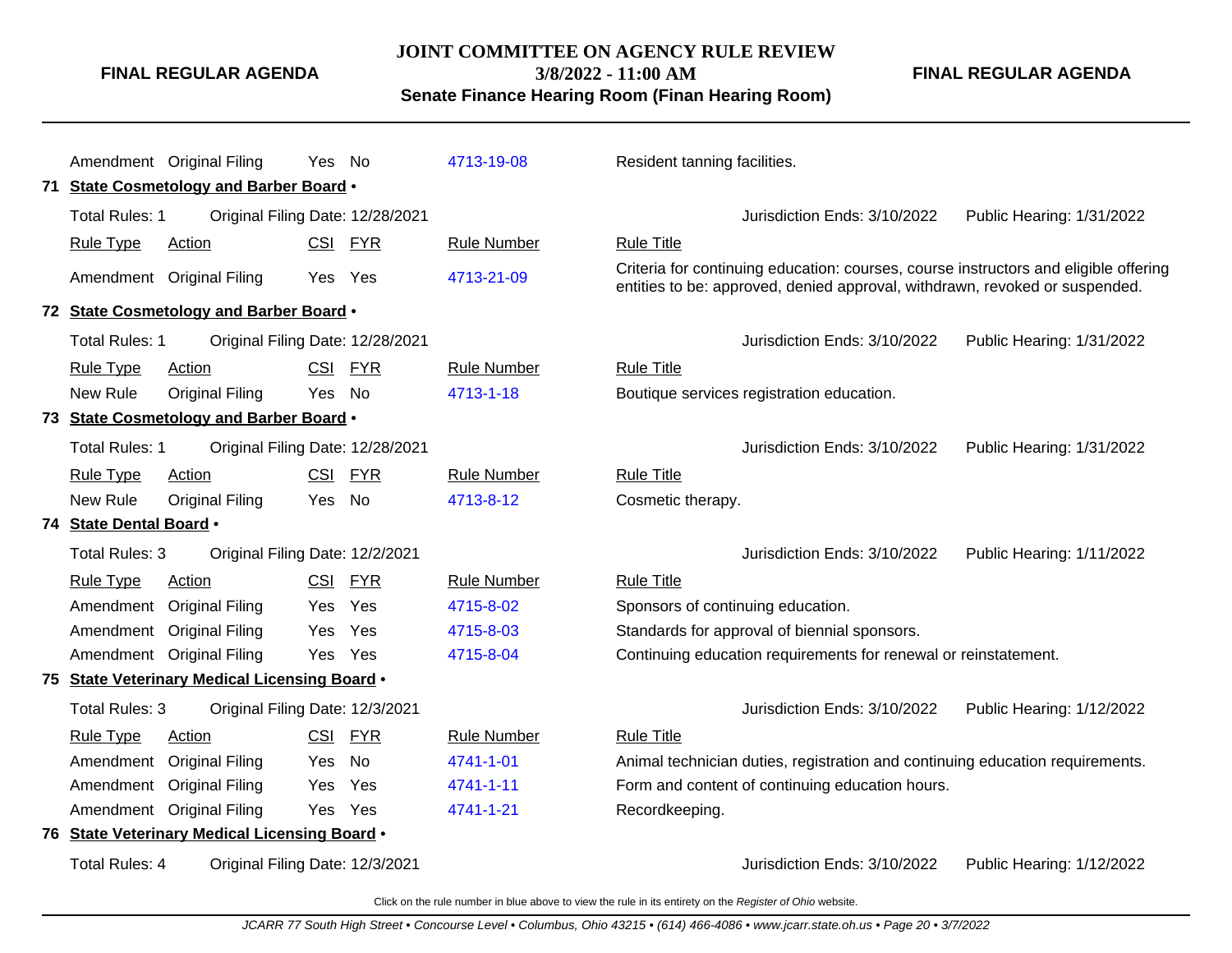### **JOINT COMMITTEE ON AGENCY RULE REVIEW**

**3/8/2022 - 11:00 AM**

**Senate Finance Hearing Room (Finan Hearing Room)**

#### **FINAL REGULAR AGENDA**

|      | <b>Rule Type</b> | Action                                     | <u>CSI</u> | <b>FYR</b> | <b>Rule Number</b> | <b>Rule Title</b>                                             |
|------|------------------|--------------------------------------------|------------|------------|--------------------|---------------------------------------------------------------|
|      | New Rule         | Original Filing                            | Yes        | No         | 4741-3-06          | Purpose of the Veterinarian Student Debt Assistance Program.  |
|      | New Rule         | <b>Original Filing</b>                     | Yes        | No         | 4741-3-07          | Definitions.                                                  |
|      | New Rule         | <b>Original Filing</b>                     | Yes        | No         | 4741-3-08          | Eligibility.                                                  |
|      | New Rule         | <b>Original Filing</b>                     | Yes        | No         | 4741-3-09          | Letter of Intent.                                             |
| 77   |                  | State Veterinary Medical Licensing Board . |            |            |                    |                                                               |
|      | Total Rules: 1   | Original Filing Date: 12/3/2021            |            |            |                    | Jurisdiction Ends: 3/10/2022<br>Public Hearing: 1/12/2022     |
|      | <u>Rule Type</u> | <b>Action</b>                              | <u>CSI</u> | <u>FYR</u> | <b>Rule Number</b> | <b>Rule Title</b>                                             |
|      |                  | Amendment Original Filing                  | Yes        | <b>Yes</b> | 4741-2-01          | General provisions of a veterinary business facility license. |
| 78 . |                  | State Veterinary Medical Licensing Board . |            |            |                    |                                                               |
|      | Total Rules: 2   | Original Filing Date: 12/7/2021            |            |            |                    | Jurisdiction Ends: 3/10/2022<br>Public Hearing: 1/12/2022     |
|      | <b>Rule Type</b> | Action                                     | <u>CSI</u> | <u>FYR</u> | <b>Rule Number</b> | <b>Rule Title</b>                                             |
|      | Amendment        | <b>Original Filing</b>                     | Yes        | Yes        | 4741-1-22          | Vaccination clinics.                                          |
|      | Amendment        | <b>Original Filing</b>                     | Yes        | Yes        | 4741-2-01          | General provisions of a veterinary business facility license. |
|      |                  |                                            |            |            |                    |                                                               |

# **To Be Refiled**

### **79 Department of Developmental Disabilities** •

| <b>Total Rules: 2</b> | Original Filing Date: 1/4/2022  |         |         | Date of To Be Refiled: 3/3/2022                                       |                            | Jurisdiction Ends:                                               | Public Hearing: 2/8/2022  |
|-----------------------|---------------------------------|---------|---------|-----------------------------------------------------------------------|----------------------------|------------------------------------------------------------------|---------------------------|
| <b>Rule Type</b>      | Action                          |         | CSI FYR | <b>Rule Number</b>                                                    | <b>Rule Title</b>          |                                                                  |                           |
| Rescission            | To Be Refiled                   | Yes Yes |         | 5123-2-06                                                             |                            | Development and implementation of behavioral support strategies. |                           |
| New Rule              | To Be Refiled                   | Yes No  |         | 5123-2-06                                                             |                            | Development and implementation of behavioral support strategies. |                           |
|                       |                                 |         |         | 80 State Board of Pharmacy • Home Medical Equipment Service Providers |                            |                                                                  |                           |
| Total Rules: 3        | Original Filing Date: 1/12/2022 |         |         | Date of To Be Refiled: 2/18/2022                                      |                            | Jurisdiction Ends:                                               | Public Hearing: 2/18/2022 |
| Rule Type             | Action                          |         | CSI FYR | <b>Rule Number</b>                                                    | Rule Title                 |                                                                  |                           |
| Amendment             | To Be Refiled                   | Yes     | Yes     | 4729:11-1-01                                                          |                            | Definitions - home medical equipment.                            |                           |
|                       | Amendment To Be Refiled         | Yes     | Yes     | 4729:11-2-02                                                          | Designated representative. |                                                                  |                           |
|                       | Amendment To Be Refiled         | Yes     | Yes     | 4729:11-4-01                                                          | Disciplinary actions.      |                                                                  |                           |
|                       |                                 |         |         |                                                                       |                            |                                                                  |                           |